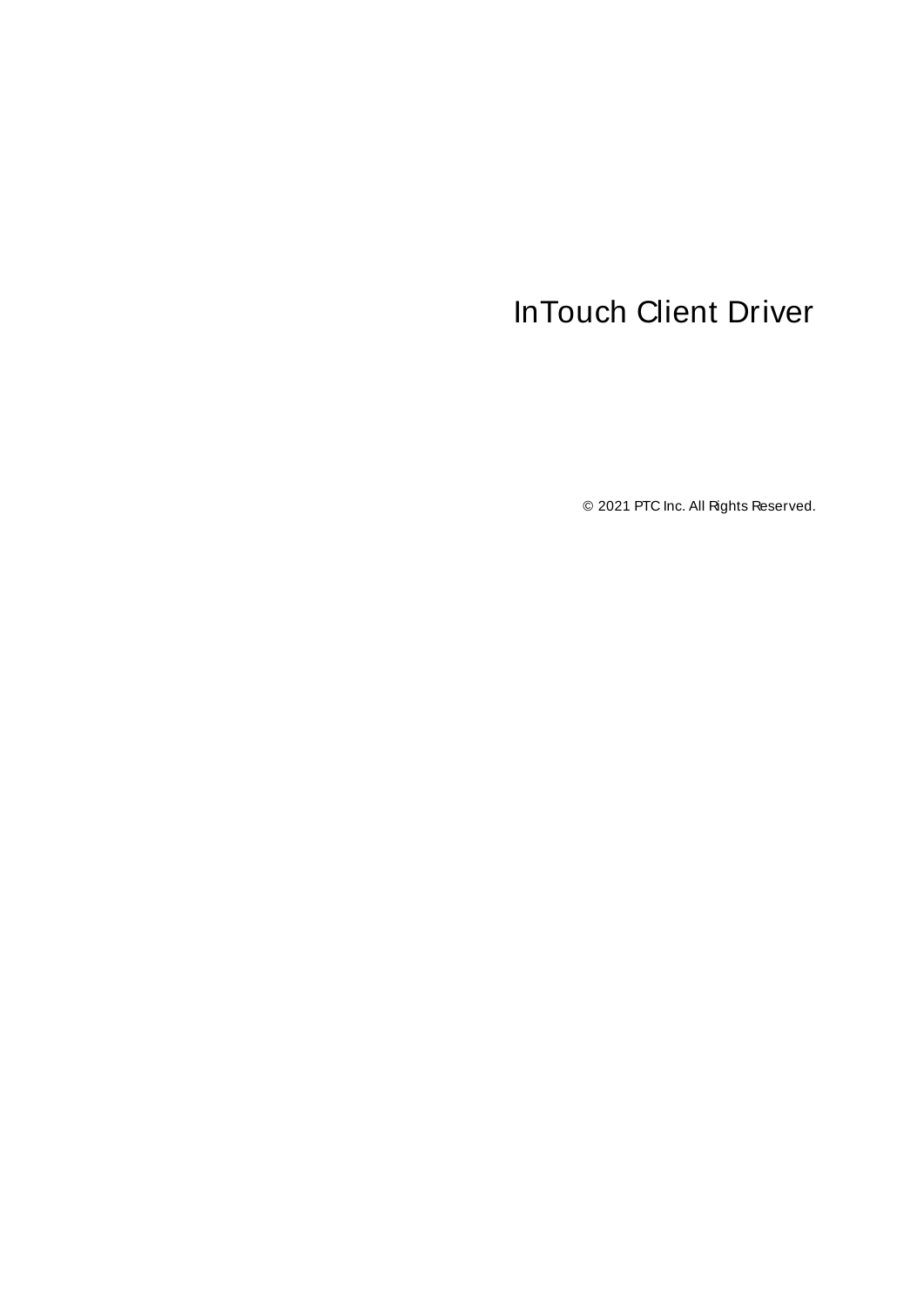# <span id="page-1-0"></span>Table of Contents

<u> 1989 - Johann Barn, mars ann an t-A</u>

| Connection to InTouch failed. Server runtime process must be configured for interactive mode  26 |  |
|--------------------------------------------------------------------------------------------------|--|
|                                                                                                  |  |
| Tag <tag name=""> could not be imported due to unresolved datatype  26</tag>                     |  |
|                                                                                                  |  |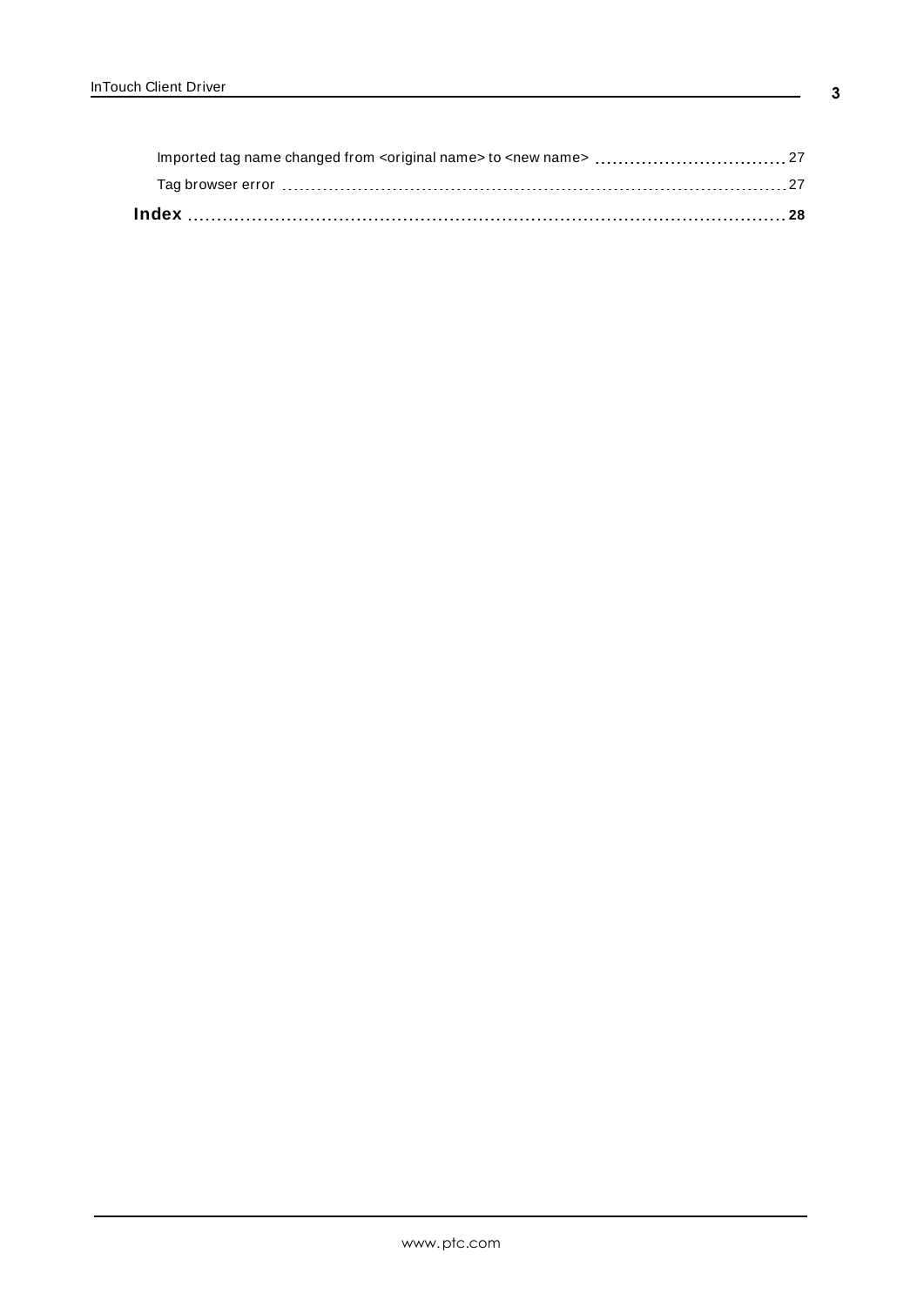## <span id="page-3-0"></span>**InTouch Client Driver**

Help version 1.033

#### **CONTENTS**

**[Overview](#page-3-1)**

What is the InTouch Client Driver?

**[Setup](#page-4-1)** How do I configure this driver to communicate with InTouch?

**Automatic Tag Database [Generation](#page-17-0)** How can I easily configure tags for this driver?

**Optimizing [Communications](#page-18-0)** How do I get the best performance from this driver?

**Data Types [Descriptions](#page-19-0)** What data types does this driver support?

**Address [Descriptions](#page-20-0)** How do I address a tag in the InTouch tag database?

**Error [Descriptions](#page-22-0)** What error messages does this driver produce?

# <span id="page-3-1"></span>**Overview**

The InTouch Client Driver provides a reliable way to connect InTouch applications to OPC client applications; including HMI, SCADA, Historian, MES, ERP, and countless custom applications.

This driver can be used to expose InTouch tag databases to OPC clients. This includes all I/O and memory tags in the InTouch Tag Database, including those configured as local and remote tags. This driver can import tags defined in InTouch applications, greatly reducing the project development effort.

**See Also: External [Dependencies](#page-3-2)**

## <span id="page-3-2"></span>**External Dependencies**

The InTouch Client Driver has external dependencies. Wonderware InTouch™7.1 or higher is required.

**Note**: The server must exist on the same machine as an InTouch node. Data from remote InTouch nodes can be accessed via the local InTouch node or with multiple OPC servers.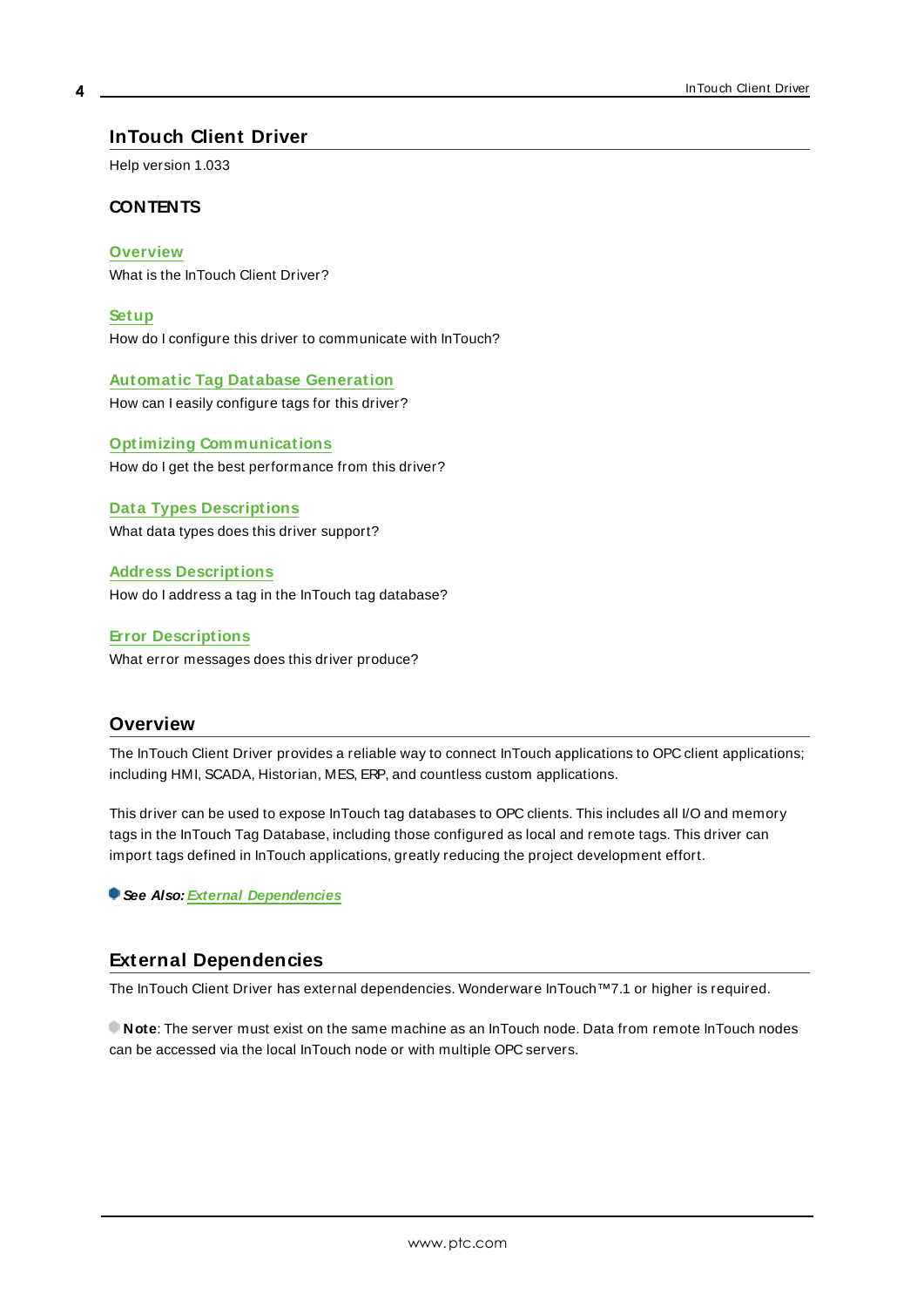## <span id="page-4-2"></span><span id="page-4-0"></span>**System Configuration**

#### **System Path**

To access live data with this driver, the system path environment variable must include the location of the "wwheap.dll" and "ptacc.dll" files that were installed with InTouch. When InTouch is installed before the driver, the server installation program automatically adds the file location. When InTouch is installed after the driver, it is recommended that the server installation program be run again to update the path variable. The path may also be updated manually. For more information, follow the instructions below.

- 1. To start, locate wwheap.dll and ptacc.dll on the machine.
	- <sup>l</sup> For InTouch 7.1, both files can typically be found in **C:\Program Files\FactorySuite\InTouch**.
	- <sup>l</sup> For InTouch 8.0 and higher, wwheap.dll can typically be found in **C:\Program Files\Common Files\Archestra** and ptacc.dll can typically be found in **C:\Program Files\Wonderware\InTouch**.
- 2. Next, invoke the **Control Panel** dialog and then select **System**.
- 3. Click **Advanced** | **Environment Variable** and then select **Path**.
- 4. Next, click **Edit**. Append the current setting with the location(s) of wwheap.dll and ptacc.dll, separating each with a semicolon.

#### <span id="page-4-1"></span>**Setup**

Before live data can be accessed with this driver, InTouch<sup>®</sup> must be added to the system path. Server projects may be created before this is done, however. For more information, refer to **System [Configuration](#page-4-0)**.

The first step in creating a server project is to create a channel that uses this driver. Next, add a device to that channel. This device acts as a client of InTouch WindowViewer™, which must be running on the same machine. Data in remote InTouch nodes can be accessed only if it is linked to the local InTouch node with remote tags. For more information, refer to **Optimizing [Communications](#page-18-0)**.

The device object can be configured to import tags from an InTouch project, which greatly reduces the project development time. For more information, refer to **Tag Import [Settings](#page-12-0)** and **[Automatic](#page-17-0) Tag Database Gen[eration](#page-17-0)**.

The device object can obtain data from InTouch by polling, data change notifications or a combination method. For more information, refer to **[Mode](#page-16-0)**.

#### **Channel and Device Limits**

The maximum number of channels supported by this driver is 16. The maximum number of devices supported by this driver is 16 per channel.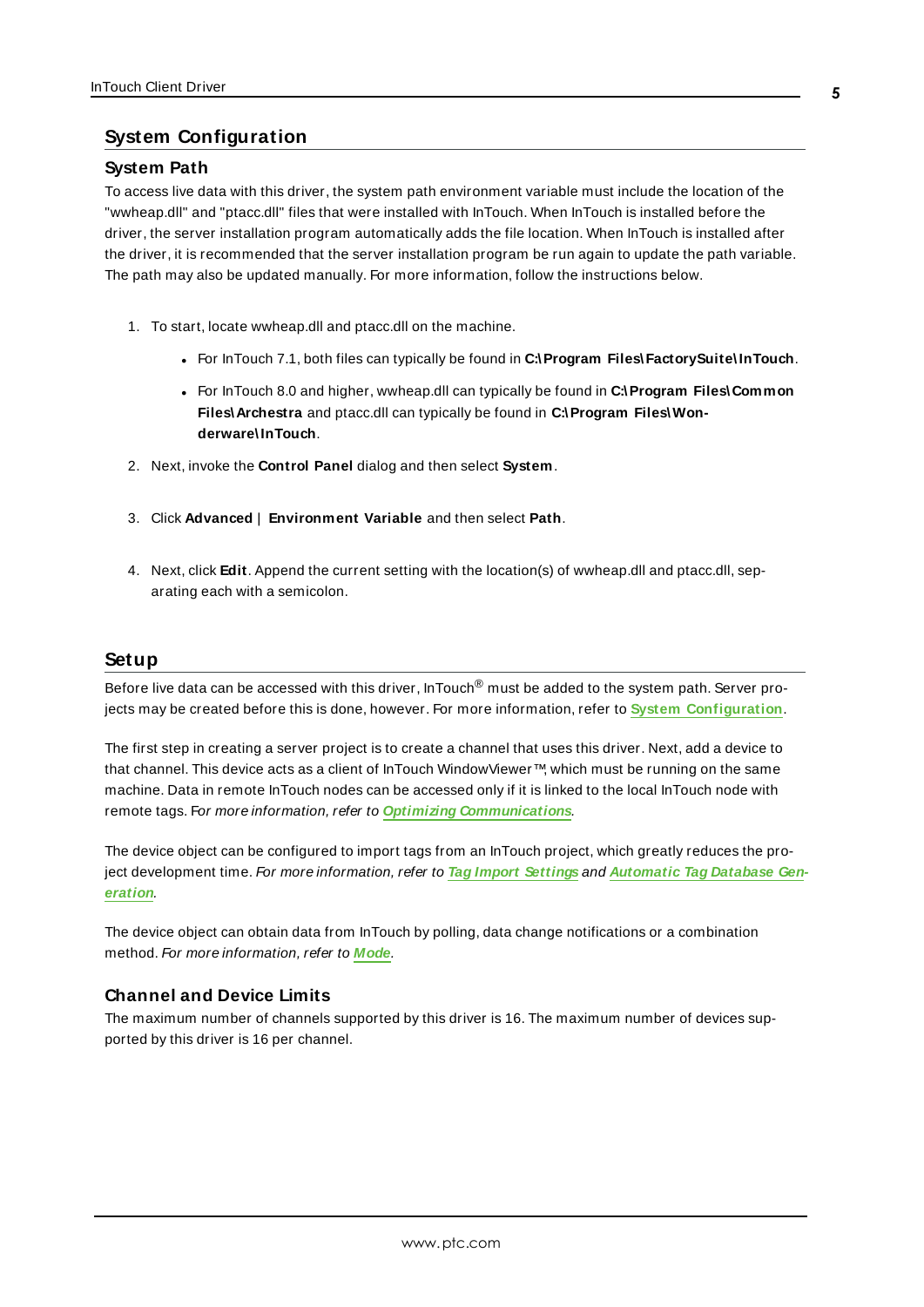# <span id="page-5-0"></span>**Channel Properties — General**

This server supports the use of multiple simultaneous communications drivers. Each protocol or driver used in a server project is called a channel. A server project may consist of many channels with the same communications driver or with unique communications drivers. A channel acts as the basic building block of an OPC link. This group is used to specify general channel properties, such as the identification attributes and operating mode.

| <b>Property Groups</b>          | <b>Identification</b><br>-1             |                |
|---------------------------------|-----------------------------------------|----------------|
| General                         | Name                                    |                |
|                                 | Description                             |                |
| Write Optimizations<br>Advanced | Driver                                  |                |
|                                 | Diagnostics<br>$\overline{\phantom{a}}$ |                |
|                                 | <b>Diagnostics Capture</b>              | <b>Disable</b> |

## **Identification**

**Name**: Specify the user-defined identity of this channel. In each server project, each channel name must be unique. Although names can be up to 256 characters, some client applications have a limited display window when browsing the OPC server's tag space. The channel name is part of the OPC browser information. The property is required for creating a channel.

For information on reserved characters, refer to "How To... Properly Name a Channel, Device, Tag, and Tag Group" in the server help.

**Description**: Specify user-defined information about this channel.

Many of these properties, including Description, have an associated system tag.

**Driver**: Specify the protocol / driver for this channel. This property specifies the device driver that was selected during channel creation. It is a disabled setting in the channel properties. The property is required for creating a channel.

**Note**: With the server's online full-time operation, these properties can be changed at any time. This includes changing the channel name to prevent clients from registering data with the server. If a client has already acquired an item from the server before the channel name is changed, the items are unaffected. If, after the channel name has been changed, the client application releases the item and attempts to reacquire using the old channel name, the item is not accepted. Changes to the properties should not be made once a large client application has been developed. Utilize proper user role and privilege management to prevent operators from changing properties or accessing server features.

#### **Diagnostics**

**Diagnostics Capture**: When enabled, this option makes the channel's diagnostic information available to OPC applications allows the usage of statistics tags that provide feedback to client applications regarding the operation of the channel. Because the server's diagnostic features require a minimal amount of overhead processing, it is recommended that they be utilized when needed and disabled when not. The default is disabled.

**Note:** This property is not available if the driver does not support diagnostics.

**• For more information, refer to "Communication Diagnostics" and "Statistics Tags" in the server help.**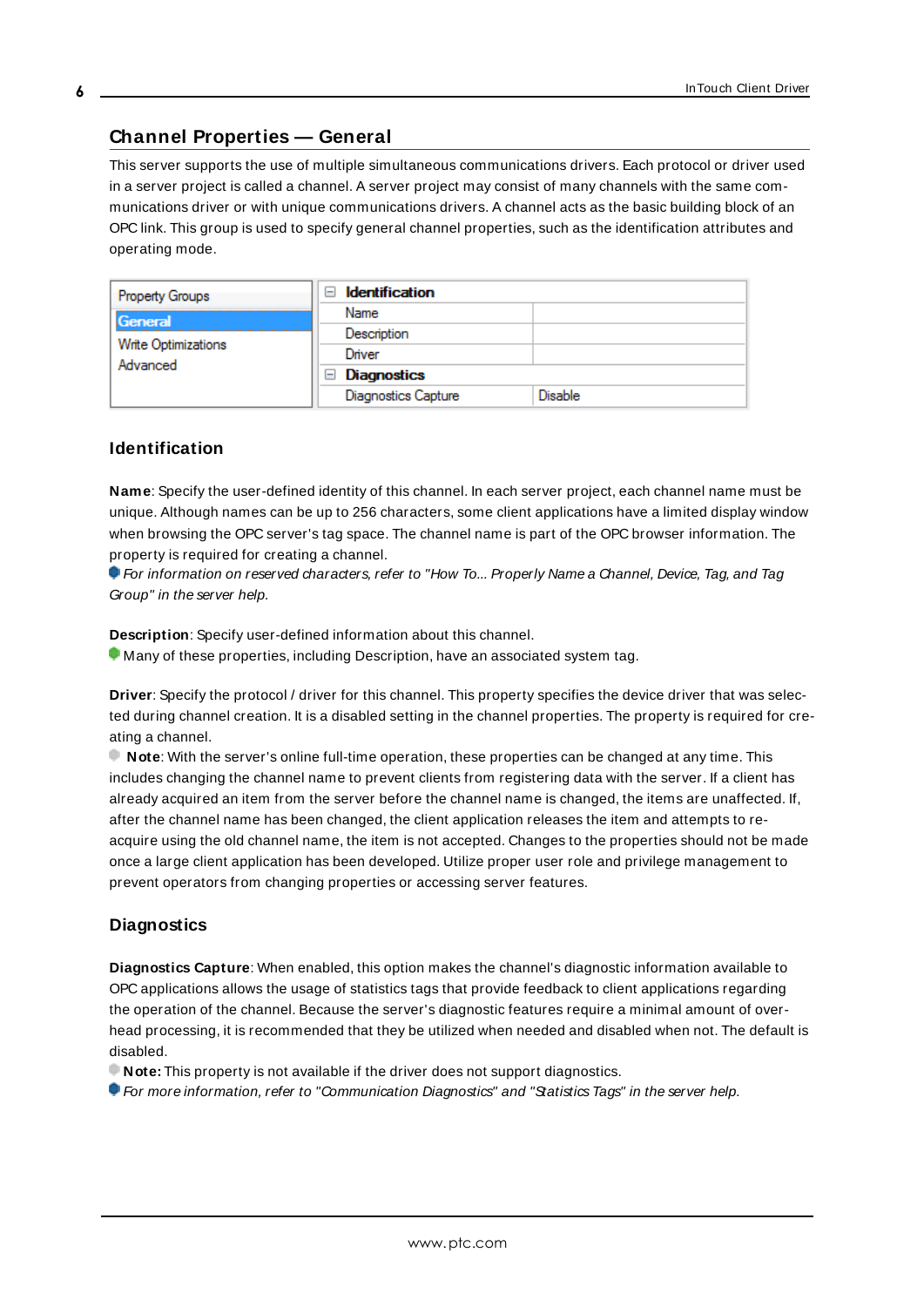# <span id="page-6-0"></span>**Channel Properties — Write Optimizations**

The server must ensure that the data written from the client application gets to the device on time. Given this goal, the server provides optimization properties to meet specific needs or improve application responsiveness.

| <b>Property Groups</b>     | $\Box$ Write Optimizations |                                      |
|----------------------------|----------------------------|--------------------------------------|
| General                    | <b>Optimization Method</b> | Write Only Latest Value for All Tags |
|                            | Duty Cycle                 |                                      |
| <b>Write Optimizations</b> |                            |                                      |

## **Write Optimizations**

**Optimization Method**: Controls how write data is passed to the underlying communications driver. The options are:

- <sup>l</sup> **Write All Values for All Tags**: This option forces the server to attempt to write every value to the controller. In this mode, the server continues to gather write requests and add them to the server's internal write queue. The server processes the write queue and attempts to empty it by writing data to the device as quickly as possible. This mode ensures that everything written from the client applications is sent to the target device. This mode should be selected if the write operation order or the write item's content must uniquely be seen at the target device.
- <sup>l</sup> **Write Only Latest Value for Non-Boolean Tags**: Many consecutive writes to the same value can accumulate in the write queue due to the time required to actually send the data to the device. If the server updates a write value that has already been placed in the write queue, far fewer writes are needed to reach the same final output value. In this way, no extra writes accumulate in the server's queue. When the user stops moving the slide switch, the value in the device is at the correct value at virtually the same time. As the mode states, any value that is not a Boolean value is updated in the server's internal write queue and sent to the device at the next possible opportunity. This can greatly improve the application performance.

**Note**: This option does not attempt to optimize writes to Boolean values. It allows users to optimize the operation of HMI data without causing problems with Boolean operations, such as a momentary push button.

<sup>l</sup> **Write Only Latest Value for All Tags**: This option takes the theory behind the second optimization mode and applies it to all tags. It is especially useful if the application only needs to send the latest value to the device. This mode optimizes all writes by updating the tags currently in the write queue before they are sent. This is the default mode.

**Duty Cycle**: is used to control the ratio of write to read operations. The ratio is always based on one read for every one to ten writes. The duty cycle is set to ten by default, meaning that ten writes occur for each read operation. Although the application is performing a large number of continuous writes, it must be ensured that read data is still given time to process. A setting of one results in one read operation for every write operation. If there are no write operations to perform, reads are processed continuously. This allows optimization for applications with continuous writes versus a more balanced back and forth data flow. **Note**: It is recommended that the application be characterized for compatibility with the write optimization enhancements before being used in a production environment.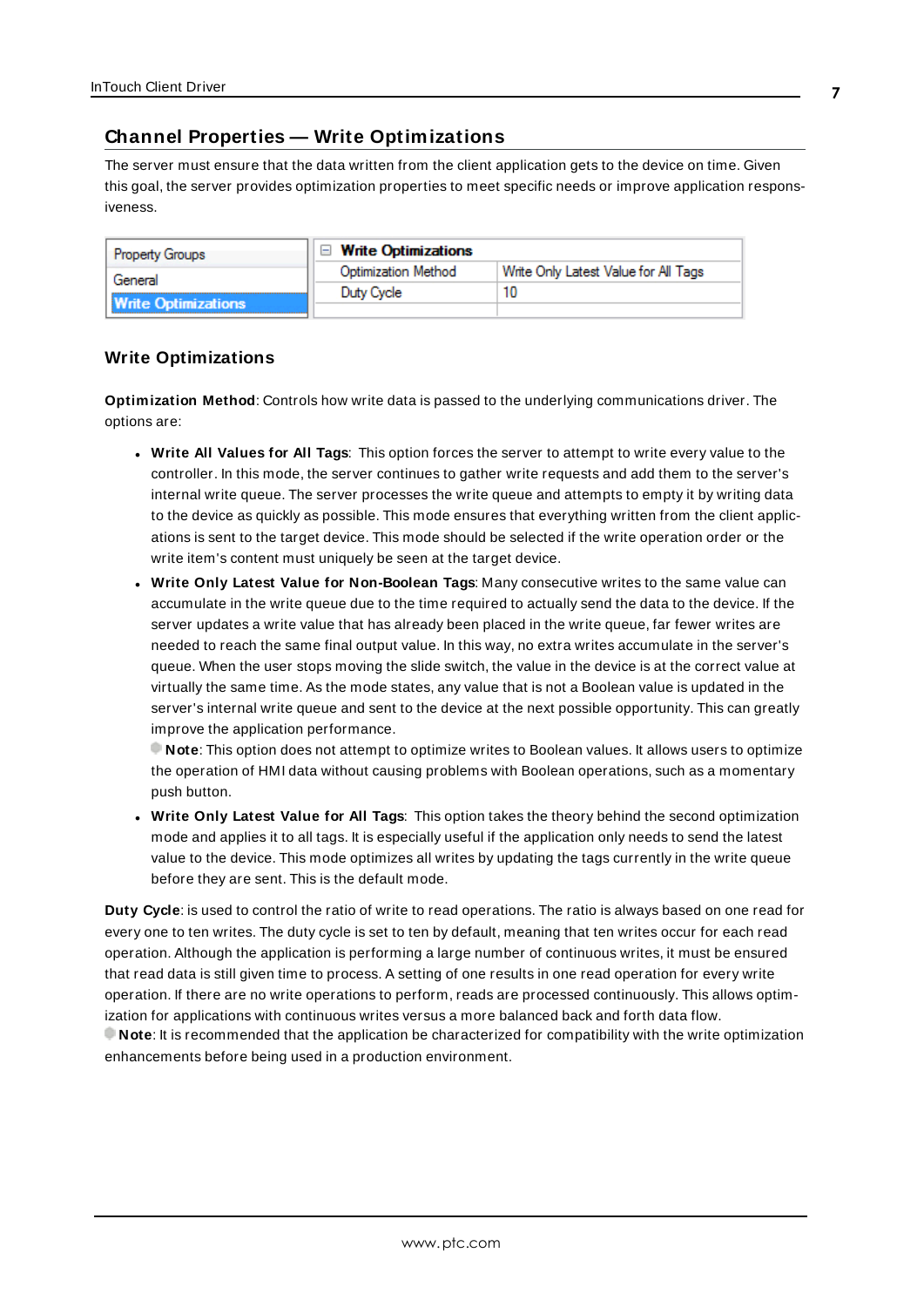# <span id="page-7-0"></span>**Channel Properties — Advanced**

This group is used to specify advanced channel properties. Not all drivers support all properties; so the Advanced group does not appear for those devices.

| <b>Property Groups</b> | Non-Normalized Float Handling |                   |
|------------------------|-------------------------------|-------------------|
| General                | <b>Floating-Point Values</b>  | Replace with Zero |
| Write Optimizations    | <b>Inter-Device Delay</b>     |                   |
| <b>Advanced</b>        | Inter-Device Delay (ms)       |                   |
|                        |                               |                   |

**Non-Normalized Float Handling**: A non-normalized value is defined as Infinity, Not-a-Number (NaN), or as a Denormalized Number. The default is Replace with Zero. Drivers that have native float handling may default to Unmodified. Non-normalized float handling allows users to specify how a driver handles non-normalized IEEE-754 floating point data. Descriptions of the options are as follows:

- <sup>l</sup> **Replace with Zero**: This option allows a driver to replace non-normalized IEEE-754 floating point values with zero before being transferred to clients.
- <sup>l</sup> **Unmodified**: This option allows a driver to transfer IEEE-754 denormalized, normalized, non-number, and infinity values to clients without any conversion or changes.

**Note:** This property is not available if the driver does not support floating-point values or if it only supports the option that is displayed. According to the channel's float normalization setting, only real-time driver tags (such as values and arrays) are subject to float normalization. For example, EFM data is not affected by this setting.

For more information on the floating-point values, refer to "How To ... Work with Non-Normalized Floating-Point Values" in the server help.

**Inter-Device Delay**: Specify the amount of time the communications channel waits to send new requests to the next device after data is received from the current device on the same channel. Zero (0) disables the delay.

<span id="page-7-1"></span>**Note:** This property is not available for all drivers, models, and dependent settings.

# **Device Properties — General**

A device represents a single target on a communications channel. If the driver supports multiple controllers, users must enter a device ID for each controller.

| Property Groups | <b>Identification</b><br>- |         |
|-----------------|----------------------------|---------|
| General         | Name                       |         |
| Scan Mode       | Description                |         |
|                 | Channel Assignment         |         |
|                 | Driver                     |         |
|                 | Model                      |         |
|                 | <b>ID</b> Format           | Decimal |
|                 | ID                         |         |

## **Identification**

<span id="page-7-2"></span>**Name**: Specify the name of the device. It is a logical user-defined name that can be up to 256 characters long and may be used on multiple channels.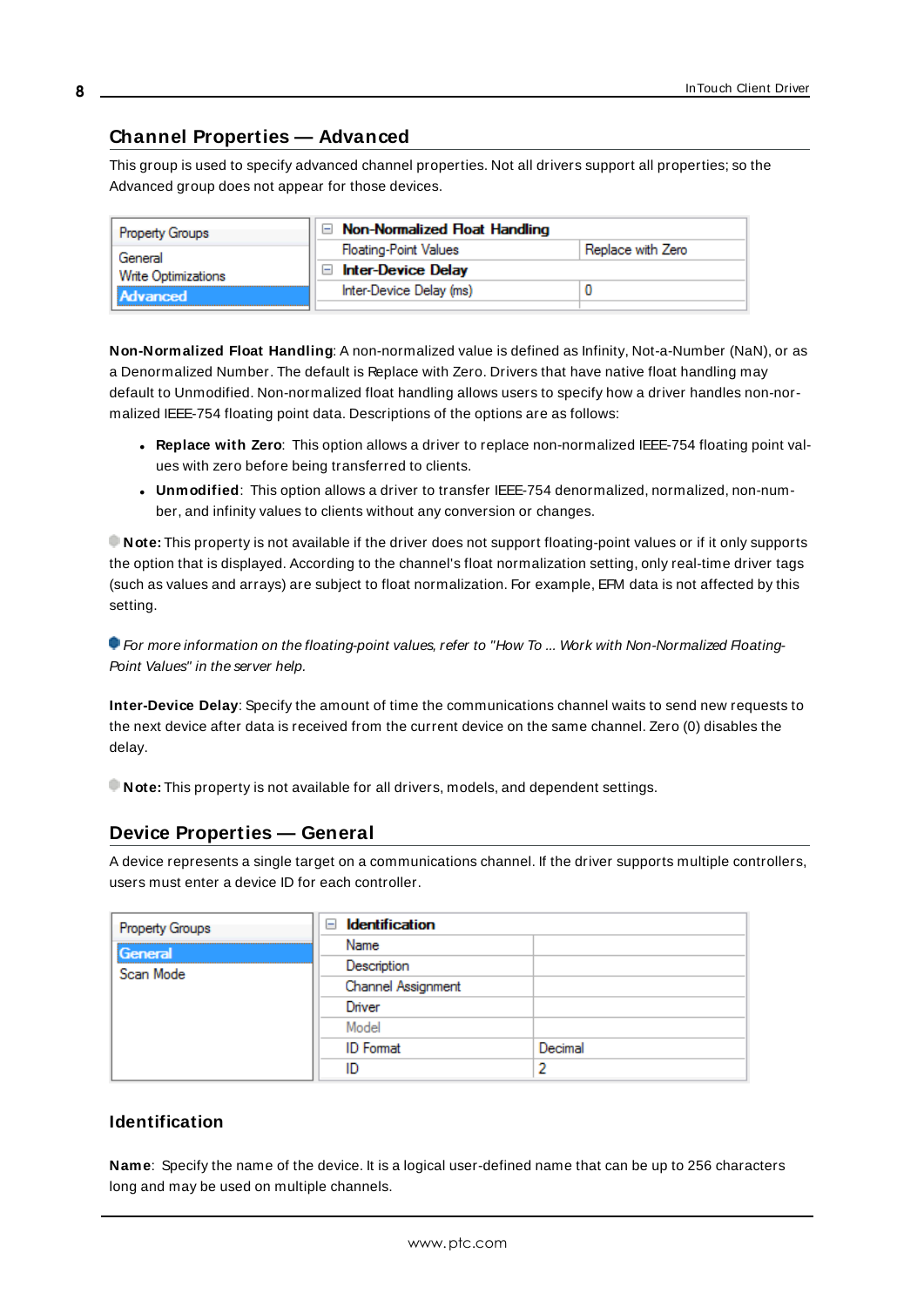**Note**: Although descriptive names are generally a good idea, some OPC client applications may have a limited display window when browsing the OPC server's tag space. The device name and channel name become part of the browse tree information as well. Within an OPC client, the combination of channel name and device name would appear as "ChannelName.DeviceName".

For more information, refer to "How To... Properly Name a Channel, Device, Tag, and Tag Group" in server help.

**Description**: Specify the user-defined information about this device.

<span id="page-8-1"></span>**Many of these properties, including Description, have an associated system tag.** 

<span id="page-8-3"></span>**Channel Assignment**: Specify the user-defined name of the channel to which this device currently belongs.

<span id="page-8-5"></span>**Driver**: Selected protocol driver for this device.

**Model**: Specify the type of device that is associated with this ID. The contents of the drop-down menu depend on the type of communications driver being used. Models that are not supported by a driver are disabled. If the communications driver supports multiple device models, the model selection can only be changed when there are no client applications connected to the device.

**Note:** If the communication driver supports multiple models, users should try to match the model selection to the physical device. If the device is not represented in the drop-down menu, select a model that conforms closest to the target device. Some drivers support a model selection called "Open," which allows users to communicate without knowing the specific details of the target device. For more information, refer to the driver help documentation.

<span id="page-8-4"></span>**ID**: Specify the device's driver-specific station or node. The type of ID entered depends on the communications driver being used. For many communication drivers, the ID is a numeric value. Drivers that support a Numeric ID provide users with the option to enter a numeric value whose format can be changed to suit the needs of the application or the characteristics of the selected communications driver. The format is set by the driver by default. Options include Decimal, Octal, and Hexadecimal.

**Note**: If the driver is Ethernet-based or supports an unconventional station or node name, the device's TCP/IPaddress may be used as the device ID. TCP/IPaddresses consist of four values that are separated by periods, with each value in the range of 0 to 255. Some device IDs are string based. There may be additional properties to configure within the ID field, depending on the driver. For more information, refer to the driver's help documentation.

#### <span id="page-8-0"></span>**Operating Mode**

| <b>Property Groups</b> | Identification        |        |
|------------------------|-----------------------|--------|
| General                | $\Box$ Operating Mode |        |
| Scan Mode              | Data Collection       | Enable |
|                        | Simulated             | No     |

<span id="page-8-2"></span>**Data Collection**: This property controls the device's active state. Although device communications are enabled by default, this property can be used to disable a physical device. Communications are not attempted when a device is disabled. From a client standpoint, the data is marked as invalid and write operations are not accepted. This property can be changed at any time through this property or the device system tags.

**Simulated**: Place the device into or out of Simulation Mode. In this mode, the driver does not attempt to communicate with the physical device, but the server continues to return valid OPC data. Simulated stops physical communications with the device, but allows OPC data to be returned to the OPC client as valid data.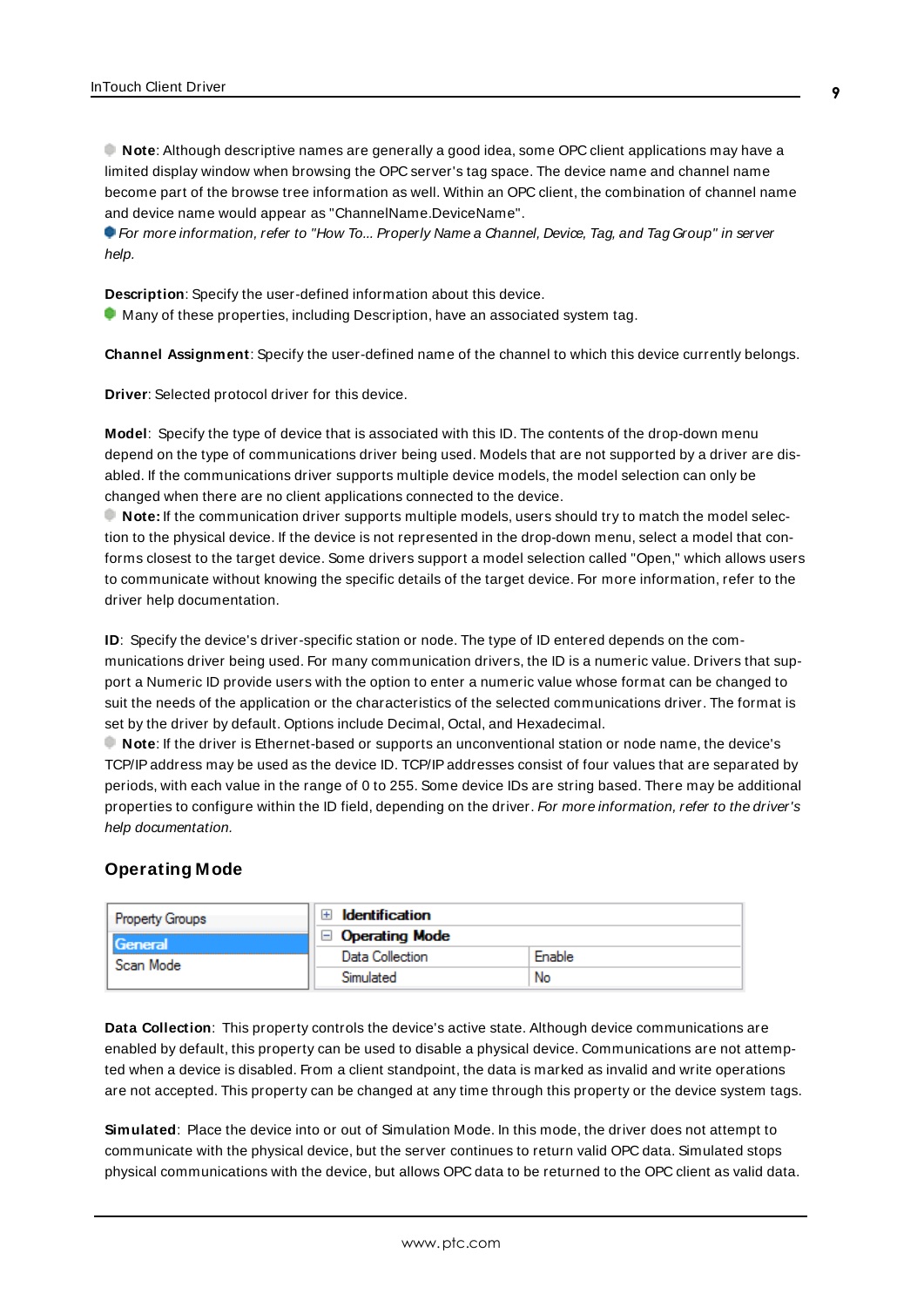<span id="page-9-5"></span>While in Simulation Mode, the server treats all device data as reflective: whatever is written to the simulated device is read back and each OPC item is treated individually. The item's memory map is based on the group Update Rate. The data is not saved if the server removes the item (such as when the server is reinitialized). The default is No.

**Notes:**

- 1. This System tag (\_Simulated) is read only and cannot be written to for runtime protection. The System tag allows this property to be monitored from the client.
- 2. In Simulation mode, the item's memory map is based on client update rate(s) (Group Update Rate for OPC clients or Scan Rate for native and DDEinterfaces). This means that two clients that reference the same item with different update rates return different data.

 Simulation Mode is for test and simulation purposes only. It should never be used in a production environment.

# <span id="page-9-0"></span>**Device Properties — Scan Mode**

The Scan Mode specifies the subscribed-client requested scan rate for tags that require device communications. Synchronous and asynchronous device reads and writes are processed as soon as possible; unaffected by the Scan Mode properties.

| <b>Property Groups</b> | $\Box$ Scan Mode           |                                    |
|------------------------|----------------------------|------------------------------------|
| General                | Scan Mode                  | Respect Client-Specified Scan Rate |
| Scan Mode              | Initial Updates from Cache | ' Disable                          |
|                        |                            |                                    |

<span id="page-9-4"></span>**Scan Mode**: Specify how tags in the device are scanned for updates sent to subscribing clients. Descriptions of the options are:

- <sup>l</sup> **Respect Client-Specified Scan Rate**: This mode uses the scan rate requested by the client.
- <sup>l</sup> **Request Data No Faster than Scan Rate**: This mode specifies the value set as the maximum scan rate. The valid range is 10 to 99999990 milliseconds. The default is 1000 milliseconds. **Note**: When the server has an active client and items for the device and the scan rate value is increased, the changes take effect immediately. When the scan rate value is decreased, the changes do not take effect until all client applications have been disconnected.
- <sup>l</sup> **Request All Data at Scan Rate**: This mode forces tags to be scanned at the specified rate for subscribed clients. The valid range is 10 to 99999990 milliseconds. The default is 1000 milliseconds.
- <span id="page-9-1"></span><sup>l</sup> **Do Not Scan, Demand Poll Only**: This mode does not periodically poll tags that belong to the device nor perform a read to get an item's initial value once it becomes active. It is the OPC client's responsibility to poll for updates, either by writing to the \_DemandPoll tag or by issuing explicit device reads for individual items. For more information, refer to "Device Demand Poll" in server help.
- <span id="page-9-3"></span><sup>l</sup> **Respect Tag-Specified Scan Rate**: This mode forces static tags to be scanned at the rate specified in their static configuration tag properties. Dynamic tags are scanned at the client-specified scan rate.

<span id="page-9-2"></span>**Initial Updates from Cache**: When enabled, this option allows the server to provide the first updates for newly activated tag references from stored (cached) data. Cache updates can only be provided when the new item reference shares the same address, scan rate, data type, client access, and scaling properties. A device read is used for the initial update for the first client reference only. The default is disabled; any time a client activates a tag reference the server attempts to read the initial value from the device.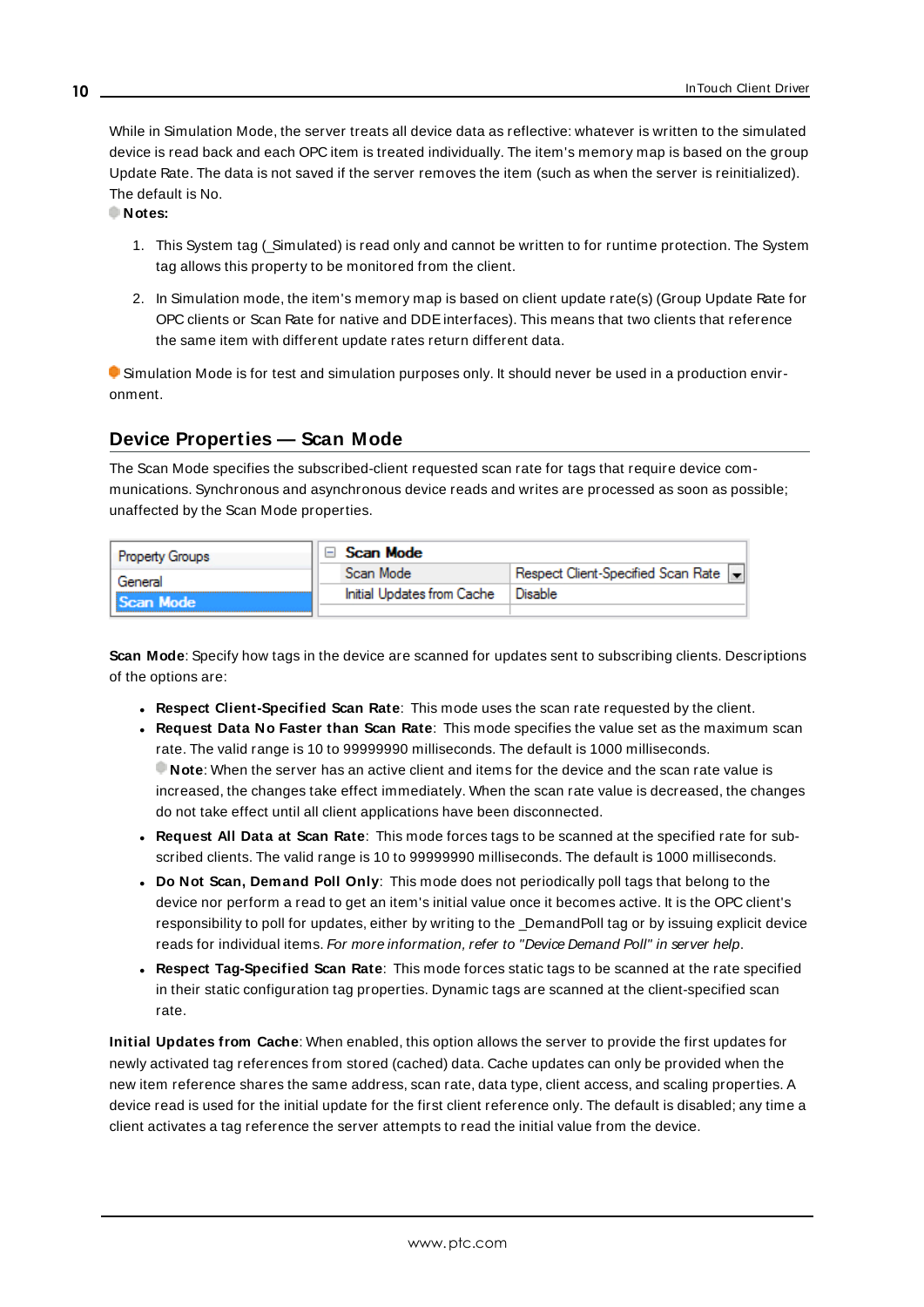# <span id="page-10-0"></span>**Device Properties — Tag Generation**

The automatic tag database generation features make setting up an application a plug-and-play operation. Select communications drivers can be configured to automatically build a list of tags that correspond to device-specific data. These automatically generated tags (which depend on the nature of the supporting driver) can be browsed from the clients.

Not all devices and drivers support full automatic tag database generation and not all support the same data types. Consult the data types descriptions or the supported data type lists for each driver for specifics.

If the target device supports its own local tag database, the driver reads the device's tag information and uses the data to generate tags within the server. If the device does not natively support named tags, the driver creates a list of tags based on driver-specific information. An example of these two conditions is as follows:

- 1. If a data acquisition system supports its own local tag database, the communications driver uses the tag names found in the device to build the server's tags.
- 2. If an Ethernet I/O system supports detection of its own available I/O module types, the communications driver automatically generates tags in the server that are based on the types of I/O modules plugged into the Ethernet I/O rack.

**Note**: Automatic tag database generation's mode of operation is completely configurable. For more information, refer to the property descriptions below.

| Property Groups       | <b>Tag Generation</b><br>$=$            |                            |
|-----------------------|-----------------------------------------|----------------------------|
| General               | On Property Change                      | Yes                        |
| Scan Mode             | On Device Startup                       | Do Not Generate on Startup |
| Timina                | On Duplicate Tag                        | Delete on Create           |
| Auto-Demotion         | Parent Group                            |                            |
| <b>Tag Generation</b> | Allow Automatically Generated Subgroups | Enable                     |
|                       | Create                                  | Create tags                |
| Redundancy            |                                         |                            |

<span id="page-10-3"></span>**On Property Change**: If the device supports automatic tag generation when certain properties change, the **On Property Change** option is shown. It is set to **Yes** by default, but it can be set to **No** to control over when tag generation is performed. In this case, the **Create tags** action must be manually invoked to perform tag generation. To invoke via the Configuration API service, access /config/v1/project/channels/{name}/devices/ {name}/services/TagGeneration.

<span id="page-10-2"></span>**On Device Startup**: Specify when OPC tags are automatically generated. Descriptions of the options are as follows:

- <span id="page-10-1"></span><sup>l</sup> **Do Not Generate on Startup**: This option prevents the driver from adding any OPC tags to the tag space of the server. This is the default setting.
- <sup>l</sup> **Always Generate on Startup**: This option causes the driver to evaluate the device for tag information. It also adds tags to the tag space of the server every time the server is launched.
- <sup>l</sup> **Generate on First Startup**: This option causes the driver to evaluate the target device for tag information the first time the project is run. It also adds any OPC tags to the server tag space as needed.

**Note**: When the option to automatically generate OPC tags is selected, any tags that are added to the server's tag space must be saved with the project. Users can configure the project to automatically save from the **Tools** | **Options** menu.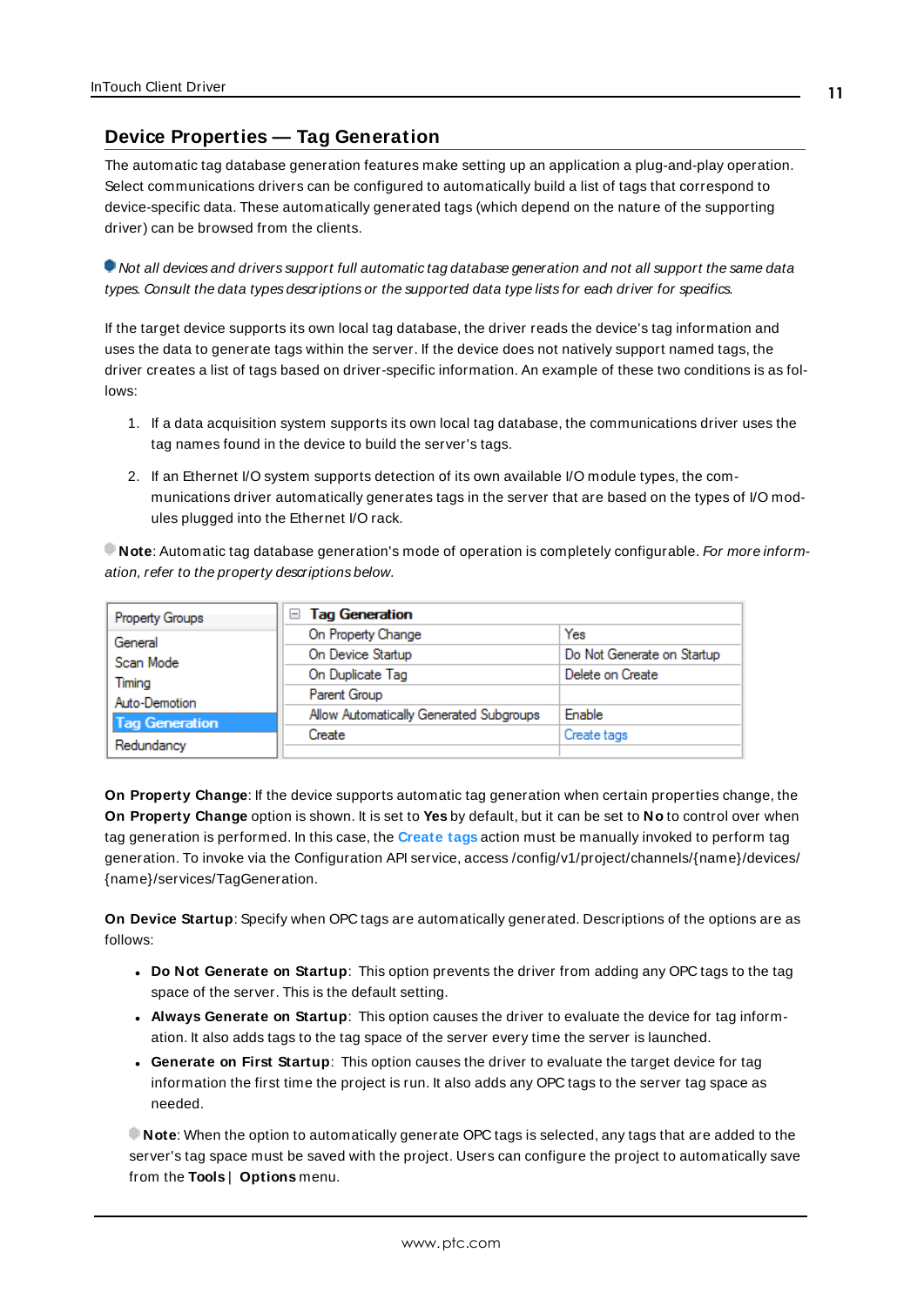<span id="page-11-3"></span>**On Duplicate Tag**: When automatic tag database generation is enabled, the server needs to know what to do with the tags that it may have previously added or with tags that have been added or modified after the communications driver since their original creation. This setting controls how the server handles OPC tags that were automatically generated and currently exist in the project. It also prevents automatically generated tags from accumulating in the server.

For example, if a user changes the I/O modules in the rack with the server configured to **Always Generate on Startup**, new tags would be added to the server every time the communications driver detected a new I/O module. If the old tags were not removed, many unused tags could accumulate in the server's tag space. The options are:

- <span id="page-11-2"></span>**.** Delete on Create: This option deletes any tags that were previously added to the tag space before any new tags are added. This is the default setting.
- <span id="page-11-4"></span><sup>l</sup> **Overwrite as Necessary**: This option instructs the server to only remove the tags that the communications driver is replacing with new tags. Any tags that are not being overwritten remain in the server's tag space.
- <sup>l</sup> **Do not Overwrite**: This option prevents the server from removing any tags that were previously generated or already existed in the server. The communications driver can only add tags that are completely new.
- <sup>l</sup> **Do not Overwrite, Log Error**: This option has the same effect as the prior option, and also posts an error message to the server's Event Log when a tag overwrite would have occurred.

**Note:** Removing OPC tags affects tags that have been automatically generated by the communications driver as well as any tags that have been added using names that match generated tags. Users should avoid adding tags to the server using names that may match tags that are automatically generated by the driver.

<span id="page-11-5"></span>**Parent Group:** This property keeps automatically generated tags from mixing with tags that have been entered manually by specifying a group to be used for automatically generated tags. The name of the group can be up to 256 characters. This parent group provides a root branch to which all automatically generated tags are added.

<span id="page-11-0"></span>**Allow Automatically Generated Subgroups**: This property controls whether the server automatically creates subgroups for the automatically generated tags. This is the default setting. If disabled, the server generates the device's tags in a flat list without any grouping. In the server project, the resulting tags are named with the address value. For example, the tag names are not retained during the generation process. **Note**: If, as the server is generating tags, a tag is assigned the same name as an existing tag, the system automatically increments to the next highest number so that the tag name is not duplicated. For example, if the generation process creates a tag named "AI22" that already exists, it creates the tag as "AI23" instead.

<span id="page-11-1"></span>**Create**: Initiates the creation of automatically generated OPC tags. If the device's configuration has been modified, **Create tags** forces the driver to reevaluate the device for possible tag changes. Its ability to be accessed from the System tags allows a client application to initiate tag database creation. **Note**: **Create tags** is disabled if the Configuration edits a project offline.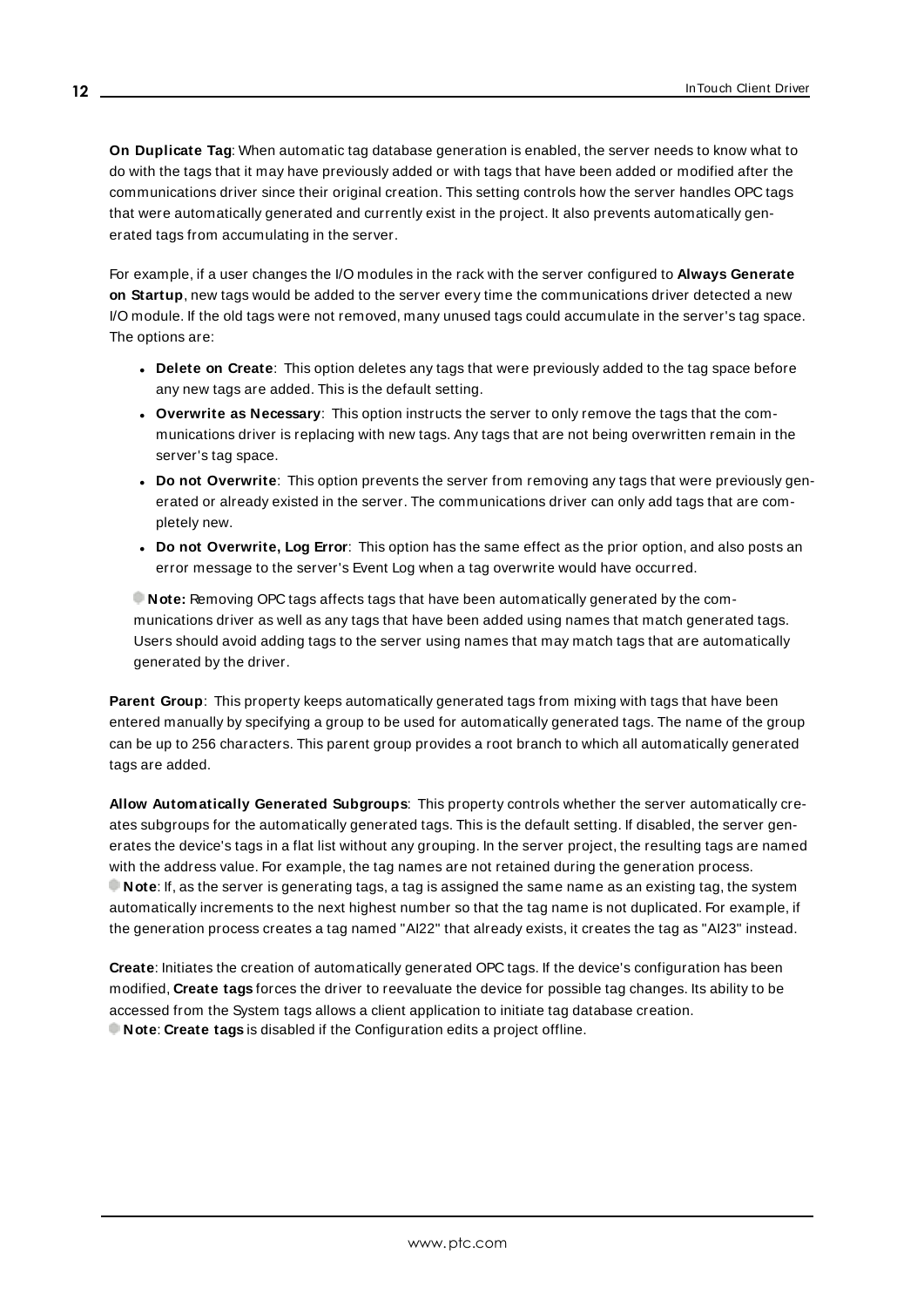# <span id="page-12-0"></span>**Device Properties — Tag Import Settings**

The InTouch Client Driver can import tags from the InTouch project, reducing project development time. To access these settings after the Device Wizard has completed, click **Edit** | **Device Properties** and select **Tag Import Settings**.

| Property Groups                    | <b>Tag Import Settings</b><br>$=$ |                              |
|------------------------------------|-----------------------------------|------------------------------|
| General                            | Import Method                     | Import from In Touch Project |
| Scan Mode                          | In Touch Project Folder           |                              |
| Tag Generation                     | In Touch CSV File                 | $\cdot$ .csv                 |
|                                    | <b>Tag Import Options</b><br>$=$  |                              |
| <b>Tag Import Settings</b><br>Mode | Include Tag Descriptions          | Enable                       |
|                                    | Import System Tags                | <b>Enable</b>                |
|                                    | <b>Tag Naming</b>                 | Enhanced                     |

#### **Import Method**

There are two methods that may be used to import tags. Descriptions of the options are as follows:

- <sup>l</sup> **Import from InTouch Project:** This option allows tags to be imported directly from an InTouch project. This is the default setting.
- <sup>l</sup> **Import from InTouch CSV File:** This option requires that the tag database be exported to a CSVfile first through the use of the InTouch DBDump utility. This method is recommended for larger projects.

## **InTouch Project Folder**

This setting specifies the root folder of the InTouch project from which tags are imported, and is used in conjunction with the **Import from InTouch project** method. The file path can be typed manually or browsed for using the Browse button. If no folder is specified, the most recent InTouch project is used. The folder browser should appear as shown below.

| <b>Browse For Folder</b>               | x |
|----------------------------------------|---|
| InTouch Project Folder                 |   |
|                                        |   |
| EventViewer                            | ┻ |
| FactorySuite                           |   |
| Common                                 |   |
| InTouch                                |   |
| <b>NTCVT</b>                           | Ξ |
| SmallSimDemo                           |   |
| TagDemo                                |   |
| InstallSheild Installation Information |   |
| Intel                                  |   |
| <b>Internet Explorer</b>               | ▼ |
| TagDemo<br>Folder:                     |   |
| Make New Folder<br>OK<br>Cancel        |   |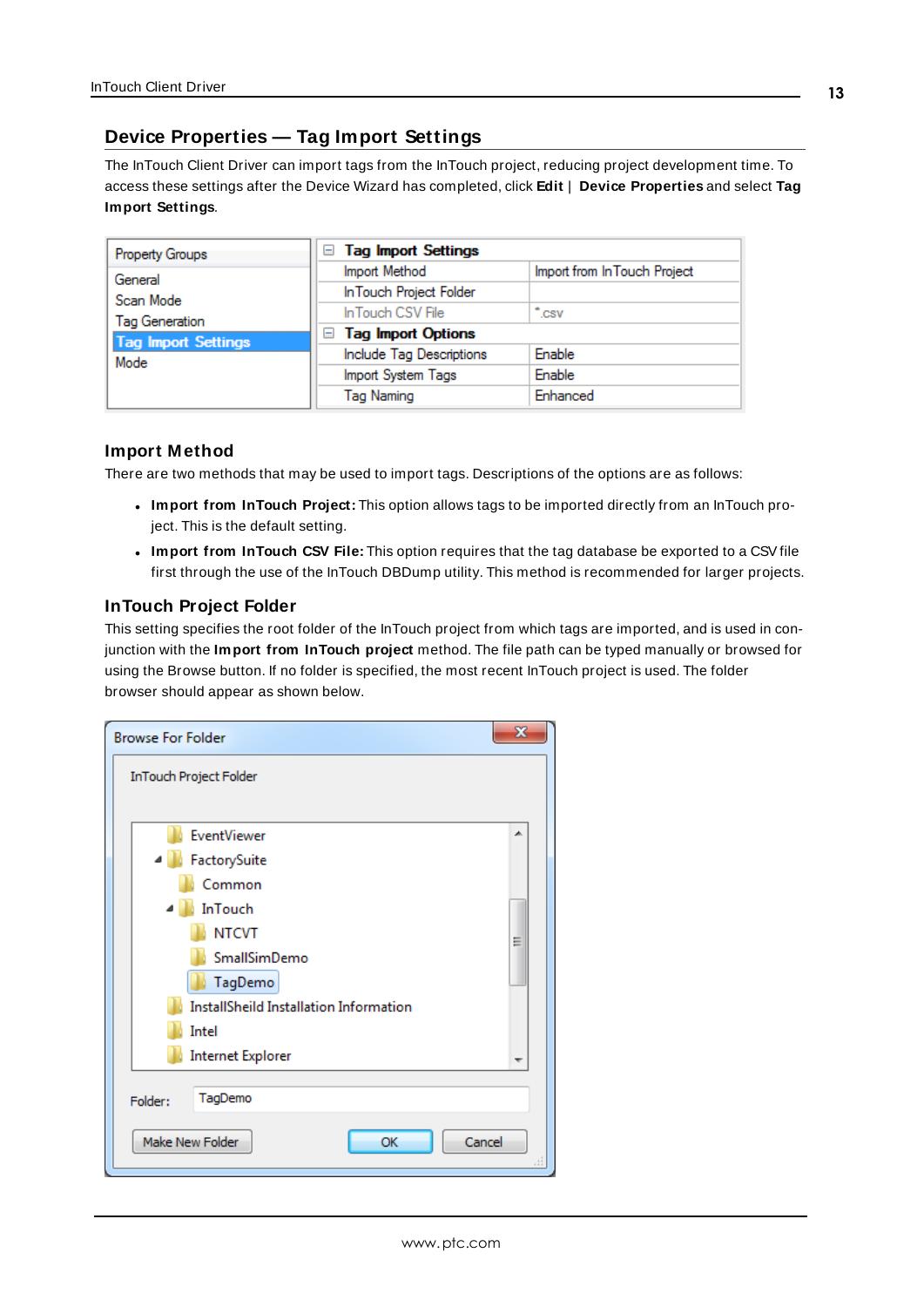In this example, the root folder of an InTouch project called "ThousandTagDemo" has been selected. Once **OK** is clicked, the full path to this folder is automatically placed in the InTouch project folder box.

#### **InTouch CSV file**

This setting specifies the name and path of the InTouch CSVfile from which tags are imported and is used in conjunction with the **Import from InTouch CSV file** method. The file path and name can be typed manually or browsed for using the Browse button. The file browser should appear as shown below.



In this example, the file in an InTouch project folder called "DB.CSV" has been selected. Once **OK** is clicked, the full path and file name is automatically placed in the InTouch CSVfile box.

#### **Options**

To view more options, expand the **Tag Import Options** section in the **Tag Import Settings** properties group. The window should appear as shown below.

| $\Box$ Tag Import Options |          |
|---------------------------|----------|
| Include Tag Descriptions  | Enable   |
| Import System Tags        | Enable   |
| Tag Naming                | Enhanced |

Descriptions of the properties are as follows:

- <sup>l</sup> **Include Tag Descriptions:** When enabled, this option includes the descriptions attached to each InTouch tag included with tags generated in the OPC server.
- <sup>l</sup> **Import System Tags:** When enabled, this option imports the InTouch system tags (such as \$ApplicationVersion, \$Date, \$Time, and so forth). Remember that since tag names in the OPC server must start with an alphanumeric character, the dollar sign in each imported system tag name is changed to a zero (0).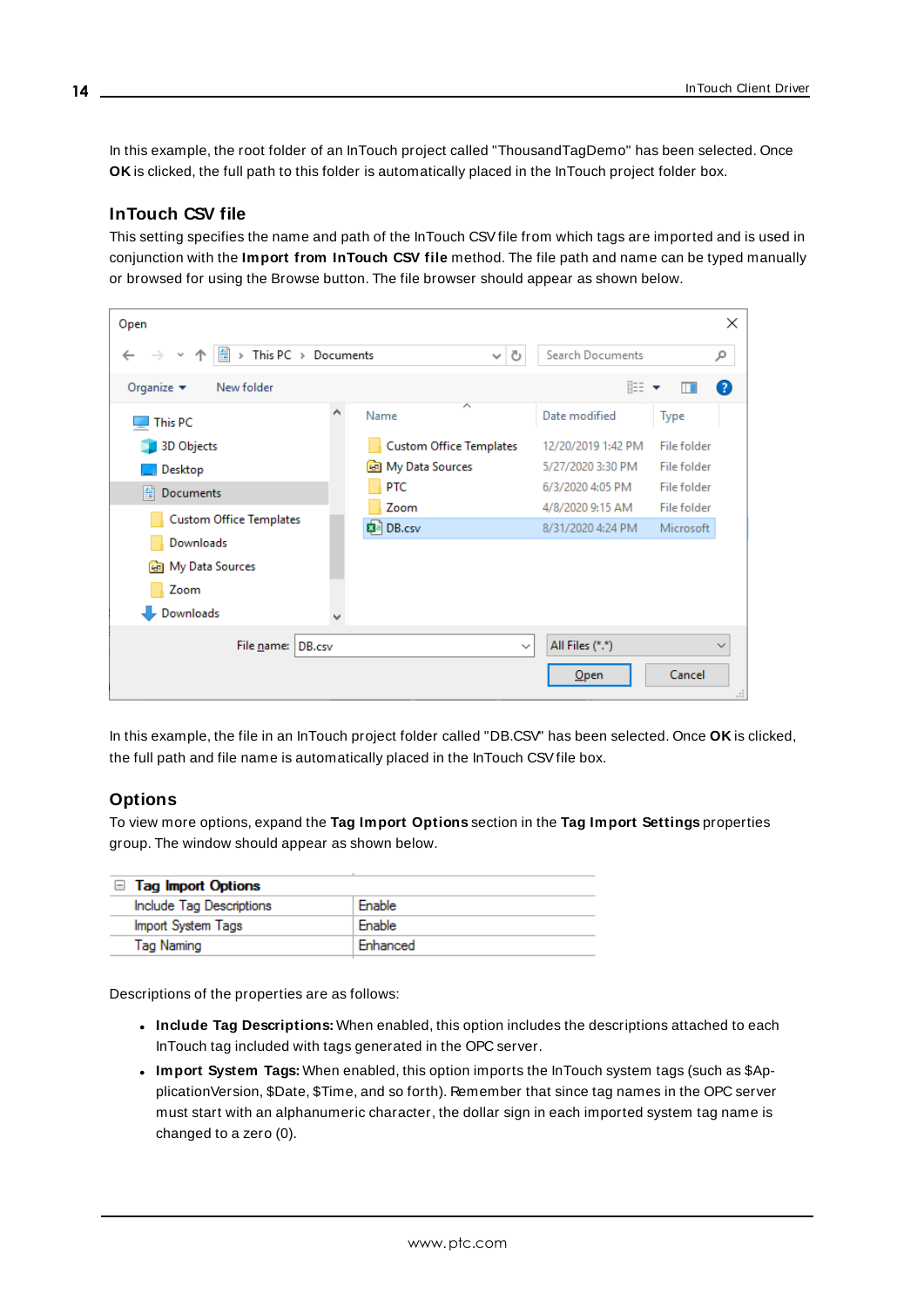<sup>l</sup> **Tag Naming:** This property specifies one of the two tag naming options: Enhanced or Legacy. Enhanced has fewer naming constraints and is consistent with the naming requirements of the current OPC server. Tag names cannot have a period, double quotes or start with an underscore. Legacyenforces the stricter naming requirements of previous versions of this driver. Tag names must start with a letter, and the name must consist of letters and digits only.

**Note:** When changing any of the settings in the Tag Import Settings tab, click **Apply** to apply the changes before proceeding.

#### **Tag Generation**

Once the settings described above are configured, the OPC server's automatic tag database generation feature may be invoked. It may be configured to run automatically or be triggered manually. For more information, refer to **Automatic Tag Database [Generation](#page-17-0)**.

#### **Example**

- 1. To start, specify the **Tag Import Settings** as described above.
- 2. Next, double click **Create** to trigger automatic tag database generation manually.
- 3. The tags defined in InTouch should appear as shown below.

| <b>Select Tag</b>                                                                                                                                                                                                            |                                                                                                                                                                                       |                    |              | $\mathbf{x}$ |
|------------------------------------------------------------------------------------------------------------------------------------------------------------------------------------------------------------------------------|---------------------------------------------------------------------------------------------------------------------------------------------------------------------------------------|--------------------|--------------|--------------|
|                                                                                                                                                                                                                              |                                                                                                                                                                                       |                    | 8-8-<br>m    |              |
| Tagname                                                                                                                                                                                                                      | Tag Type                                                                                                                                                                              | <b>Access Name</b> | Alarm Group  |              |
| \$AccessLevel<br>\$AlarmLogging<br>\$AlarmPrinterError<br>\$AlarmPrinterNoPaper<br>\$AlarmPrinterOffline<br>\$AlarmPrinterOverflow<br>\$ApplicationChanged<br>图 \$ApplicationVersion<br>\$ChangePassword<br>\$ConfigureUsers | System Integer<br>System Discrete<br>System Discrete<br>System Discrete<br>System Discrete<br>System Discrete<br>System Discrete<br>System Real<br>System Discrete<br>System Discrete |                    |              |              |
| 團 \$Date<br>on \$DateString<br>∑4 \$DateTime<br><b>KDav</b>                                                                                                                                                                  | System Integer<br>System Message<br>System Real<br><b>System Intener</b>                                                                                                              |                    |              |              |
| <b>Filter:</b><br><none><br/>1040 items<br/>\$AccessLevel</none>                                                                                                                                                             |                                                                                                                                                                                       |                    | OΚ<br>Cancel |              |

4. After the tags have been imported into the OPC server, the dialog should appear as shown below.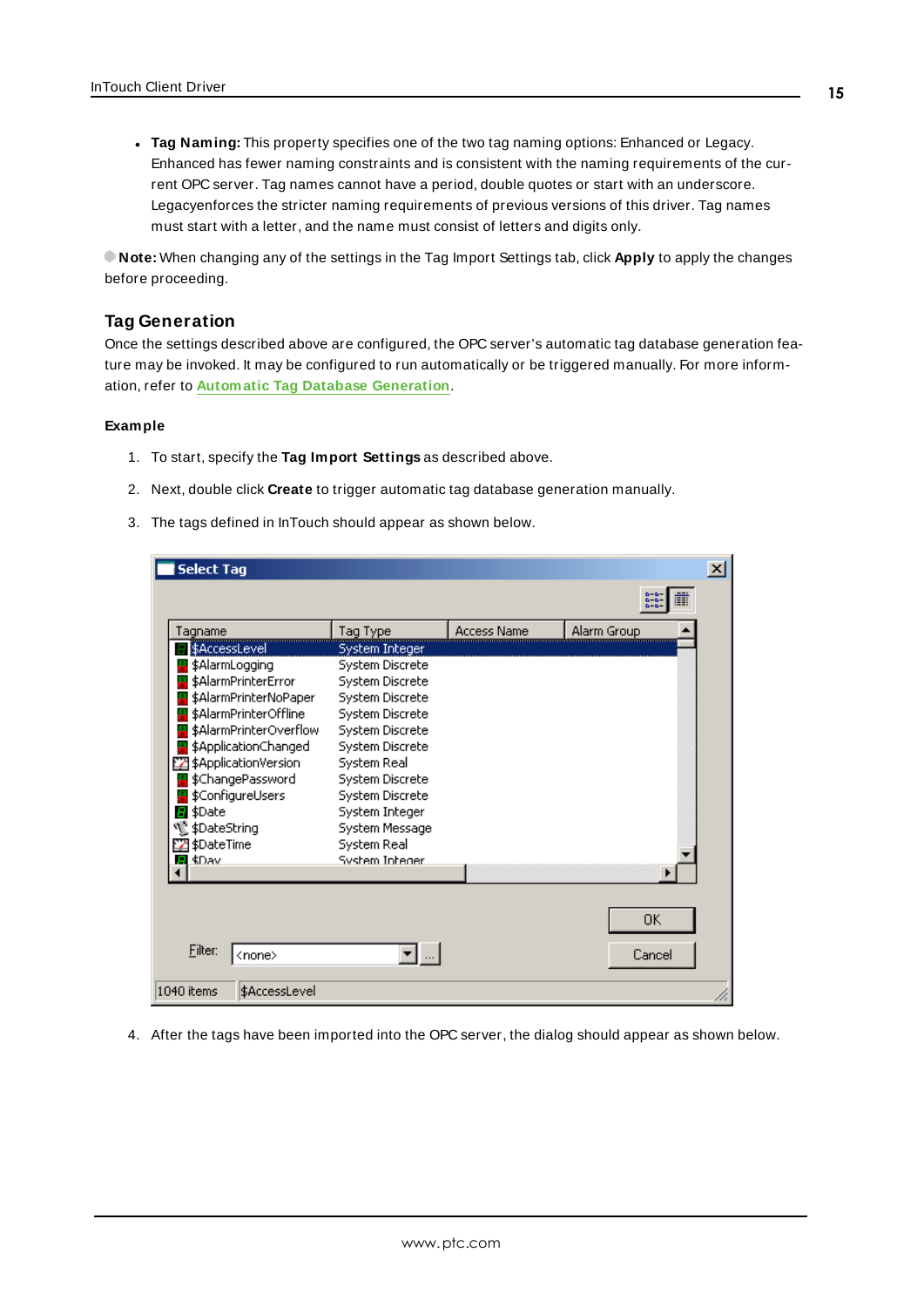| Edit<br><b>View</b><br>Tools<br>Runtime<br><b>Help</b><br>File |                        |                               |                |      |  |  |  |
|----------------------------------------------------------------|------------------------|-------------------------------|----------------|------|--|--|--|
| - 62<br>a d                                                    | * 16 4 4<br>$\sqrt{2}$ | רש<br>ta fr<br>$\frac{1}{20}$ | 匷              |      |  |  |  |
| ⊟ <b>n</b> Project                                             | <b>Tag Name</b>        | <b>Address</b>                | Data Type      | Scan |  |  |  |
| ⊟ (॥) Connectivity                                             | <b>⊘ Alarms</b>        | Alarms                        | <b>Boolean</b> | 100  |  |  |  |
| ⊟ ई Channel1                                                   | ia DailyFileName       | DailyFileName                 | <b>Boolean</b> | 100  |  |  |  |
| <b>In Device1</b>                                              | ia DailyFileValue      | DailyFileValue                | <b>Boolean</b> | 100  |  |  |  |
|                                                                | © DATA                 | DATA                          | <b>Boolean</b> | 100  |  |  |  |
|                                                                | <b>⊘</b> Duration      | Duration                      | <b>Boolean</b> | 100  |  |  |  |
|                                                                | ©⊿ Error               | Error                         | <b>Boolean</b> | 100  |  |  |  |
|                                                                | ⊘ FileName             | <b>FileName</b>               | <b>Boolean</b> | 100  |  |  |  |
|                                                                | ⊘ HELP                 | HELP                          | <b>Boolean</b> | 100  |  |  |  |
|                                                                | <b>⊘</b> Interval      | Interval                      | <b>Boolean</b> | 100  |  |  |  |
|                                                                | t⊠ SendData            | SendData                      | <b>Boolean</b> | 100  |  |  |  |
|                                                                | <b>⊘ StartDate</b>     | <b>StartDate</b>              | <b>Boolean</b> | 100  |  |  |  |
|                                                                | <b>Ø</b> StartTime     | <b>StartTime</b>              | <b>Boolean</b> | 100  |  |  |  |
|                                                                | <b>⊘</b> Summary       | Summary                       | <b>Boolean</b> | 100  |  |  |  |
|                                                                | ⊘ Tags                 | Tags                          | <b>Boolean</b> | 100  |  |  |  |
|                                                                | <b>⊘ WriteFile</b>     | WriteFile                     | <b>Boolean</b> | 100  |  |  |  |

**Note:** Generated tag names are essentially the same as the tag names in InTouch. Minor name modifications may be required and are indicated in the Event Log when they occur. The addresses in the OPC server are the same as the tag names in InTouch.

#### **Supported InTouch Tag Types**

The following InTouch tag types can be imported into to the server with this driver.

| <b>InTouch Type</b>    | Data Type      | <b>Access</b>            |
|------------------------|----------------|--------------------------|
| I/O Discrete           | <b>Boolean</b> | Read Only or Read/Write* |
| I/O Integer            | Long           | Read Only or Read/Write* |
| $VO Real$              | Float          | Read Only or Read/Write* |
| I/O Message            | String         | Read Only or Read/Write* |
| <b>Memory Discrete</b> | <b>Boolean</b> | Read/Write               |
| Memory Integer         | Long           | Read/Write               |
| <b>Memory Real</b>     | Float          | Read/Write               |
| Memory Message         | String         | Read/Write               |
| Indirect Discrete      | <b>Boolean</b> | Read/Write               |
| Indirect Analog        | Float          | Read/Write               |
| Indirect Message       | String         | Read/Write               |

\* This depends on the access configured in InTouch.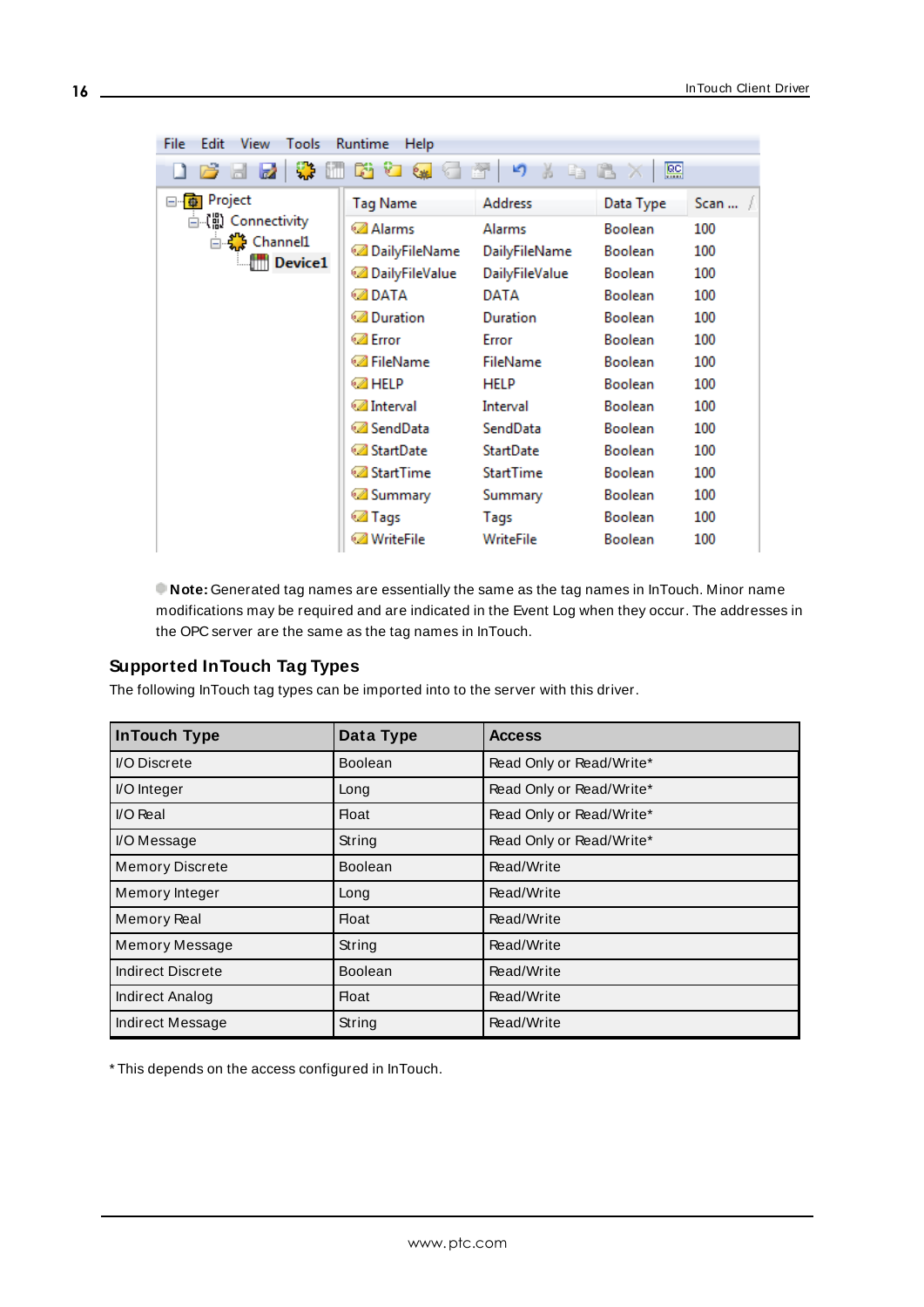### <span id="page-16-0"></span>**Device Properties — Mode**

Servicing data requests from an external application (such as this driver) can place a significant work load on the InTouch application. In some cases, it even causes WindowViewer to slow down. Therefore, three modes of data access are offered that can be used to optimize communications with InTouch. These settings affect how data is acquired for all tags associated with the device. It is possible to override the mode for individual tags using addressing options. For information on choosing the settings in Device Properties (and other project design considerations) refer to **Optimizing [Communications](#page-18-0)**.

**See Also**: **Address [Descriptions](#page-20-0)**

| <b>Property Groups</b>     | Mode<br>$\blacksquare$   |                       |
|----------------------------|--------------------------|-----------------------|
| General                    | Mode                     | Driver Polls In Touch |
| Scan Mode                  | Maximum Active Time (ms) | 60000                 |
| <b>Tag Generation</b>      | Delete Inactive Tags     | Enable                |
| <b>Tag Import Settings</b> |                          |                       |
| Mode                       |                          |                       |

**Mode**: Select how the driver communicates with Wonderware InTouch.

- <sup>l</sup> **Driver Polls InTouch:** When enabled, the driver issues a read request to InTouch once per update interval for each tag associated with the device. This option is recommended for rapidly changing data because it has the greatest impact on InTouch performance. If the scan period of a tag is greater than the **Maximum active time** property, the driver deactivates the tag between reads to reduce InTouch's processing load.
- **InTouch Notifies Driver:** When enabled, InTouch sends the driver a notification when a data value has changed. The driver does not interrupt InTouch with repeated read requests as it does in **Polled Mode**. This option is recommended for slowly changing data.
- **Combination:** When enabled, the driver sets the update mode for each tag depending on its scan rate (as defined in the OPC client) and the **Maximum active time**. If the time between scans is less than or equal to the maximum active time, the tag is placed in Polled Mode. Otherwise, the tag is placed in **Notified Mode**.

**Maximum Active Time**: This property specifies how long the driver should keep tags active. Since many active tags can burden the InTouch memory manager, tags associated with slowly changing data should not be kept active. Care should be taken not to make this value too low, however, since repeated activation/re-activation requires processing time.

**Delete Inactive Tags**: When enabled, tags are completely deleted in between reads. This reduces the work load on InTouch. Users should use this option with care, however, since the repeated creation and destruction of tags requires processing time.

#### **Notes:**

- 1. Each of these settings can be changed on-the-fly.
- 2. InTouch stops polling a tag's data source if all of its clients (including the driver) have deactivated the tag and if that tag's value is not currently displayed in the active WindowViewer window. As a result, the most current value in the data source may not be returned through InTouch the next time this tag is reactivated and read. This should be kept in mind when adjusting the Maximum active time property.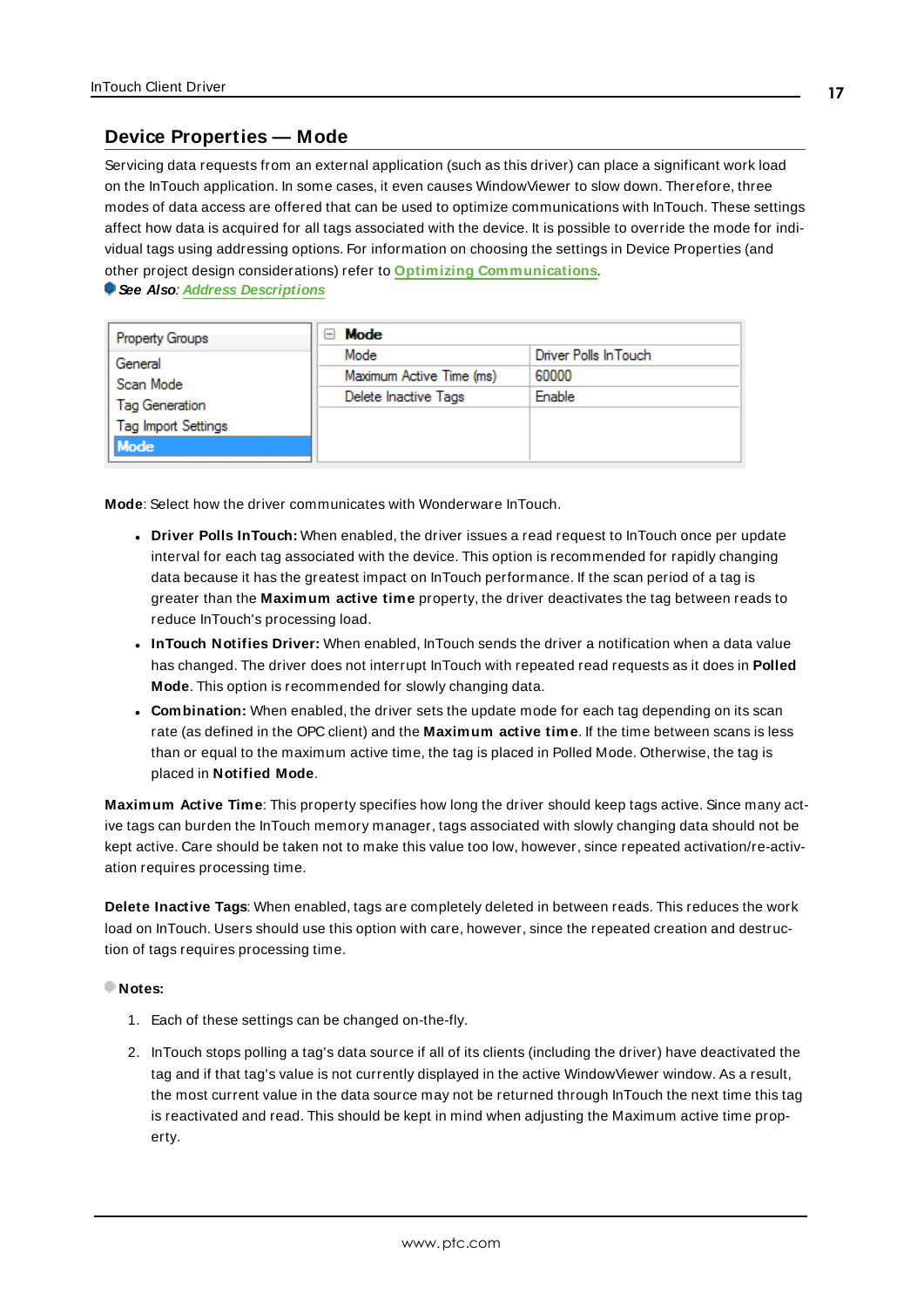# <span id="page-17-0"></span>**Automatic Tag Database Generation**

The InTouch Client Driver tag database generation feature is designed to make the OPC application setup a plug and play operation. This drivers can be configured to automatically build a list of OPC tags within the server that correspond to application specific data.

# **Server Configuration**

The automatic tag database generation features can be customized to fit specific needs. The primary control options may be set during the Database Creation step of the Device Wizard or later by selecting **Edit Properties** | **Tag Import Settings**. For more information, refer to the OPC server's help documentation.

Many basic settings are common to all drivers that support automatic tag database generation. This driver requires additional settings, including the location of the InTouch project from which tags are imported. This information may be specified during the Tag Import step of the Device Wizard or later by clicking **Device Properties** | **Tag Import Settings**. For more information, refer to **Tag Import [Settings](#page-12-0)**.

# **Operation**

Depending on the configuration, tag generation may start automatically when the OPC server project starts or be initiated manually at some other time. The OPC server's Event Log shows when the tag generation process started, any errors that occurred while importing the tag information, and when the process completed. Imported tag names may be altered for compatibility. For example, an InTouch tag named "\$Date" appears as "0Date" in the OPC server. Such name changes are noted in the server's Event Log.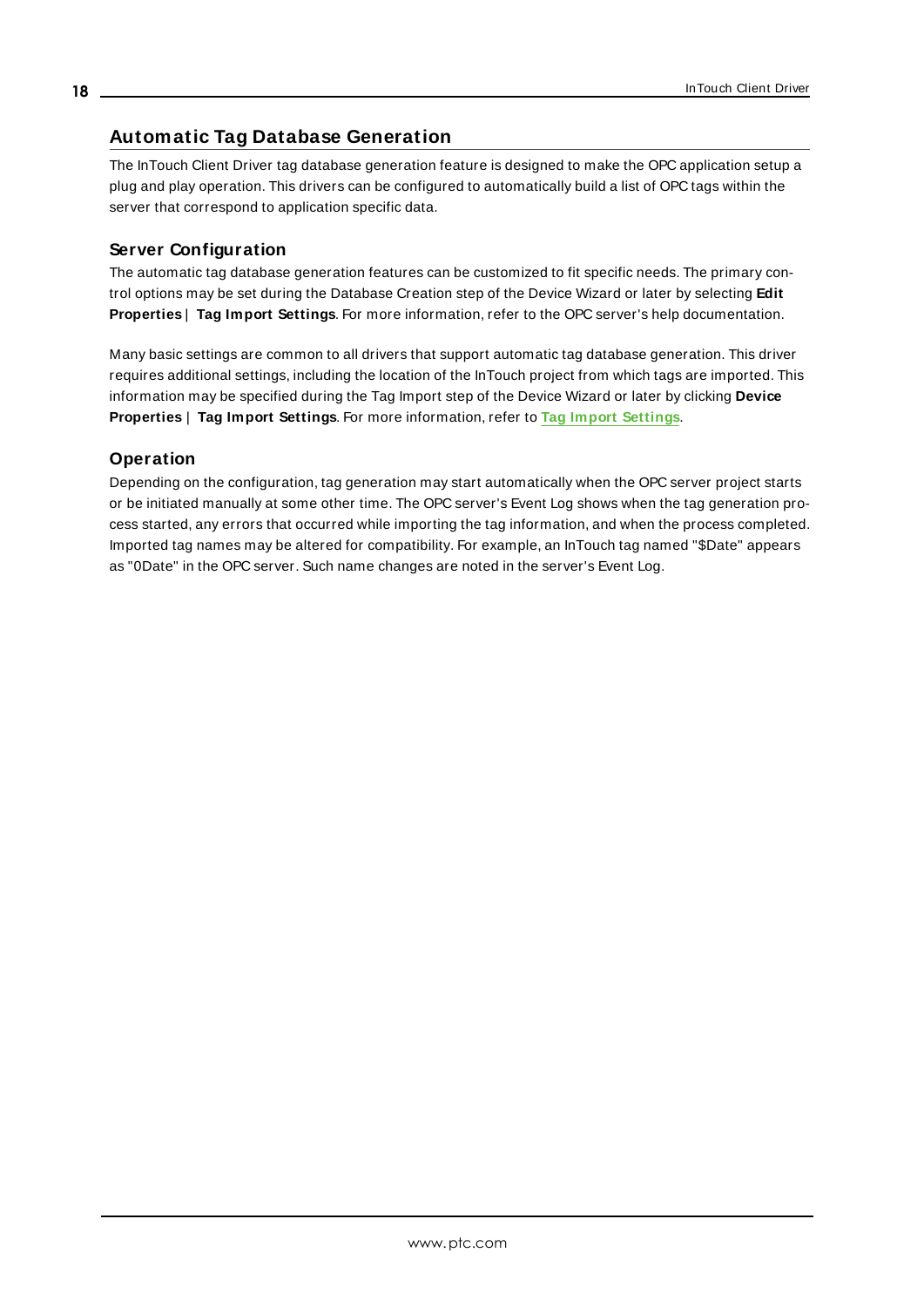# <span id="page-18-0"></span>**Optimizing Communications**

Servicing data requests to an external application (such as this driver) can add a significant work load on WindowViewer. For suggestions on optimizing InTouch Client Driver communications, refer to the notes below.

- Unless the tag's data changes slowly, the Polled Mode should be used. When doing so, the OPC scan rate should be kept down. Furthermore, the **Maximum active time** device mode property should be adjusted so that tags with slow update rates are deactivated in InTouch between reads.
- Users should not add tags to the InTouch Client Driver project unless they are needed. A practical limit on the number of tags is on the order of 10,000. If the InTouch application is busy and/or the computer is heavily burdened, the number of tags should be much lower.
- When there is a variety of slowly and rapidly changing data, it may be beneficial to separate the tags into two devices that operate in notified and polled mode, respectively. Overall server performance may be improved by placing these devices on separate channels, as well.
- Instead of passing large amounts of remote data through the local InTouch node, users should consider using multiple OPC servers. For more information, refer to the images below.

#### **Channeling Remote Data Through the Local InTouch Node**



#### **Channeling Remote Data Through Multiple OPC Servers**

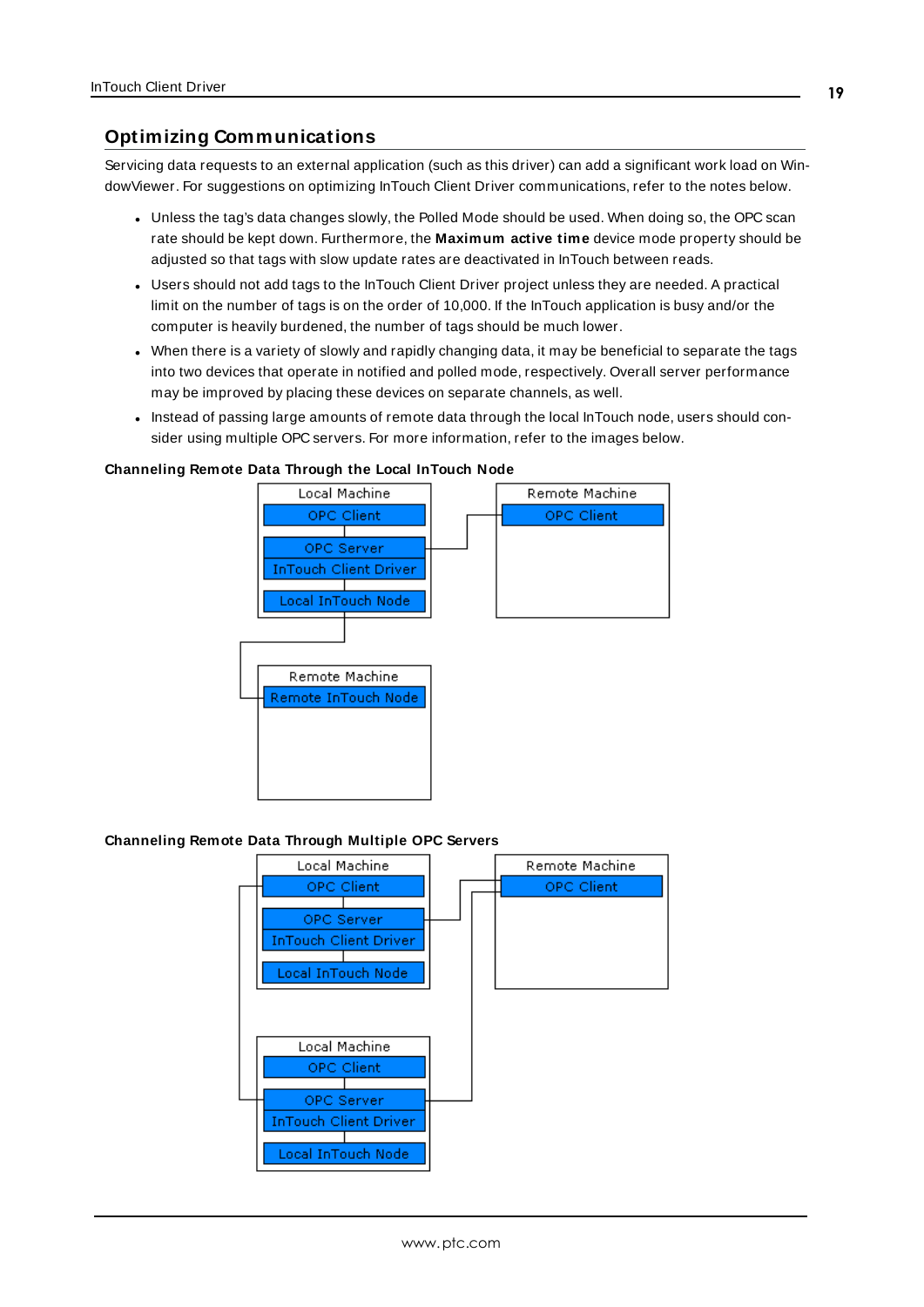# <span id="page-19-0"></span>**Data Types Description**

<u> 1989 - Johann Stein, marwolaethau a bhann an t-Amhair Aonaich an t-Amhair Aonaich an t-Amhair Aonaich an t-A</u>

<span id="page-19-9"></span><span id="page-19-8"></span><span id="page-19-7"></span><span id="page-19-6"></span><span id="page-19-5"></span><span id="page-19-4"></span><span id="page-19-3"></span><span id="page-19-2"></span><span id="page-19-1"></span>

| Data Type      | <b>Description</b>                                                         |
|----------------|----------------------------------------------------------------------------|
| <b>Boolean</b> | Single bit                                                                 |
|                | Unsigned 8-bit value                                                       |
| <b>Byte</b>    | bit 0 is the low bit                                                       |
|                | bit 7 is the high bit                                                      |
|                | Signed 8-bit value                                                         |
| Char           | bit 0 is the low bit                                                       |
|                | bit 6 is the high bit                                                      |
|                | bit 7 is the sign bit                                                      |
|                | Unsigned 16-bit value                                                      |
| Word           | bit 0 is the low bit                                                       |
|                | bit 15 is the high bit                                                     |
|                | Signed 16-bit value                                                        |
| Short          | bit 0 is the low bit                                                       |
|                | bit 14 is the high bit                                                     |
|                | bit 15 is the sign bit                                                     |
|                | Two byte packed BCD                                                        |
| <b>BCD</b>     | Value range is 0-9999. Behavior is undefined for values beyond this range. |
|                | Unsigned 32-bit value                                                      |
| <b>DWord</b>   |                                                                            |
|                | bit 0 is the low bit                                                       |
|                | bit 31 is the high bit                                                     |
|                | Signed 32-bit value                                                        |
| Long           | bit 0 is the low bit                                                       |
|                | bit 30 is the high bit                                                     |
|                | bit 31 is the sign bit                                                     |
|                | Four byte packed BCD                                                       |
| <b>LBCD</b>    | Value range is 0-9999. Behavior is undefined for values beyond this range. |
| <b>Float</b>   | 32-bit floating point value                                                |
| Double         | 64-bit floating point value                                                |
| String         | Null-terminated ASCII string                                               |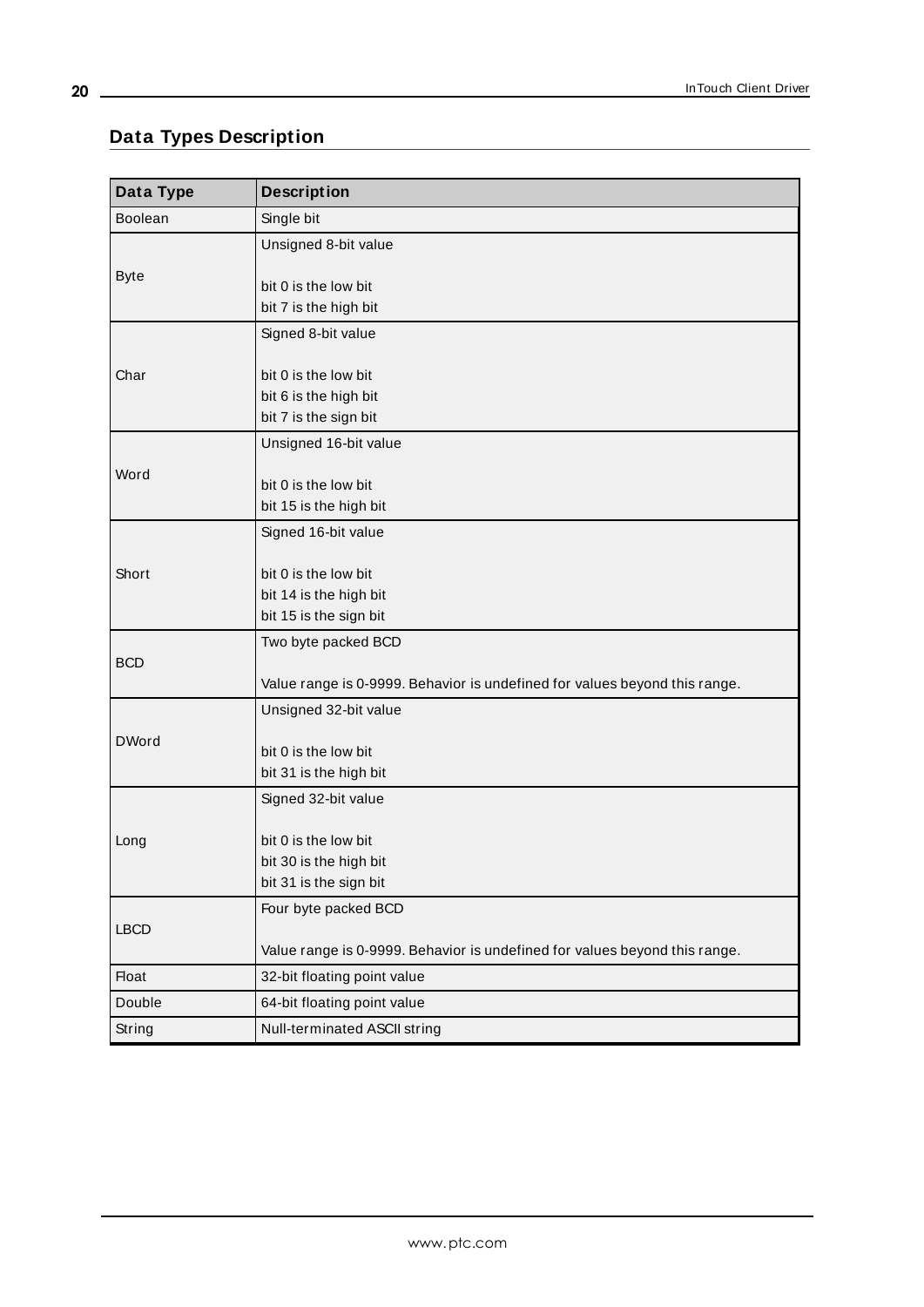#### <span id="page-20-0"></span>**Address Descriptions**

#### **Basic Addresses**

The address of a tag in the server must be the name of that tag in the InTouch Tagname Dictionary. The driver is not able to validate addresses during configuration. During run time, a tag with an invalid address shows bad quality and displays an unknown value.

The easiest way to create tags in the OPC server is to import them directly from InTouch. For more information, refer to **Automatic Tag Database [Generation](#page-17-0)**. To create the tags manually, browse the names of all defined tags by following the instructions below.

1. To start, load the project into WindowMaker and then select **Tagname Dictionary**.



2. Next, click **Select**.

| Tagname Dictionary                                     |                                |
|--------------------------------------------------------|--------------------------------|
| C Main C Details C Alarms C Details & Alarms C Members |                                |
| <b>Bestore</b> Delete Saye<br>$New -$<br>1/2           | Select<br>Cancel Close<br>≥>   |
| Tagname: \$AccessLevel                                 | <b>Type:</b><br>System Integer |
| Group:  \$System                                       | C Read only C Read Write       |
| Comment: AccessLevel                                   |                                |
| Ⅳ Log Events Priority: 999                             |                                |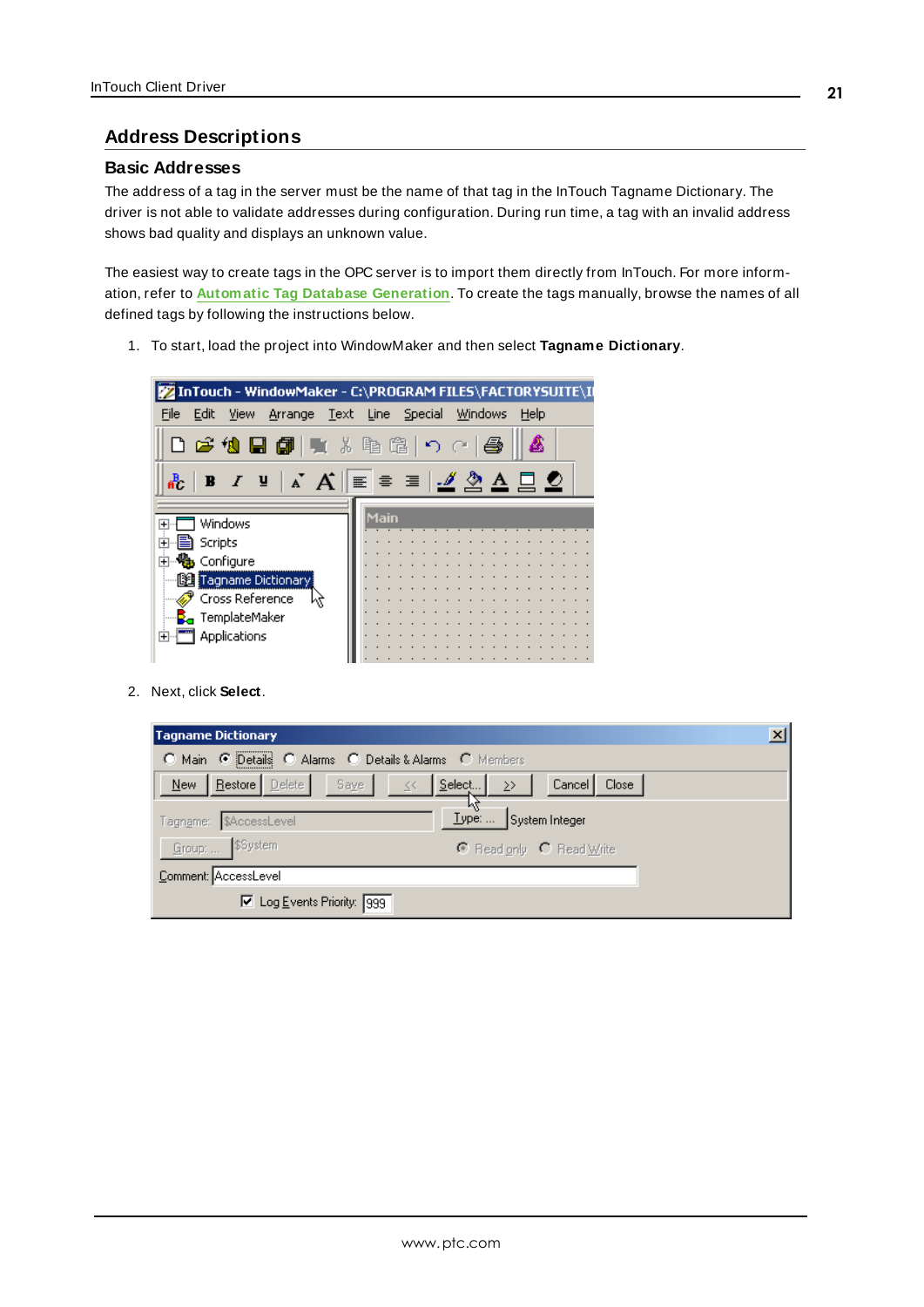3. The tags should be displayed as shown below.

| <b>Select Tag</b>               |                               |                    |             | $\vert x \vert$ |
|---------------------------------|-------------------------------|--------------------|-------------|-----------------|
|                                 |                               |                    | 巔           |                 |
| Tagname                         | Tag Type                      | <b>Access Name</b> | Alarm Group |                 |
| \$AccessLevel                   | System Integer                |                    |             |                 |
| \$AlarmLogging                  | System Discrete               |                    |             |                 |
| \$AlarmPrinterError             | System Discrete               |                    |             |                 |
| \$AlarmPrinterNoPaper           | System Discrete               |                    |             |                 |
| \$AlarmPrinterOffline           | System Discrete               |                    |             |                 |
| \$AlarmPrinterOverflow          | System Discrete               |                    |             |                 |
| \$ApplicationChanged            | System Discrete               |                    |             |                 |
| \$ApplicationVersion            | System Real                   |                    |             |                 |
| \$ChangePassword                | System Discrete               |                    |             |                 |
| \$ConfigureUsers                | System Discrete               |                    |             |                 |
| \$Date<br>8                     | System Integer                |                    |             |                 |
| VL \$DateString                 | System Message                |                    |             |                 |
| 22] \$DateTime<br><b>\$Dav</b>  | System Real<br>System Integer |                    |             |                 |
|                                 |                               |                    |             |                 |
|                                 |                               |                    |             |                 |
|                                 |                               |                    | OΚ          |                 |
|                                 |                               |                    |             |                 |
| <b>Filter:</b><br><none></none> |                               |                    | Cancel      |                 |
| 1040 items<br>\$AccessLevel     |                               |                    |             |                 |

4. Name the tags in the OPC server as desired.

**Note:** The addresses in the OPC server must be the InTouch tag names shown above.

#### **Addresses with Mode Override**

A basic address may be appended with a mode override character. An address followed by a space and "N" places that tag in Notified Mode, regardless of the device mode settings. An address followed by a space and "P" places that tag in Polled Mode, regardless of the device mode settings. For more information, refer to **[Mode](#page-16-0)**.

| ⊟ - { hTouchClient       | Tag Name             | Address    |      | Data Type   Scan Rate | Scaling |
|--------------------------|----------------------|------------|------|-----------------------|---------|
| <b>Englished</b> Device1 | <b></b> TS2_R000     | TS2 R000   | Long | 100                   | None    |
|                          | <b></b> TS2_R001     | TS2 R001 N | Long | 100                   | None    |
|                          | <b>152_R002</b>      | TS2 R002 N | Long | 100                   | None    |
|                          | <b>152_R003</b>      | TS2 R003 P | Long | 100                   | None    |
|                          | <b>152_R004</b>      | TS2 R004 P | Long | 100                   | None    |
|                          | <b>DEAL TS2_R005</b> | TS2_R005   | Long | 100                   | None    |

In this example, tags TS2\_R001 and TS2\_R002 are placed in Notified Mode regardless of the device-level settings. Tags TS2\_R003 and TS2\_R004 are placed in Polled Mode regardless of the device-level settings. All other tags shown above use the default mode specified in Device Properties.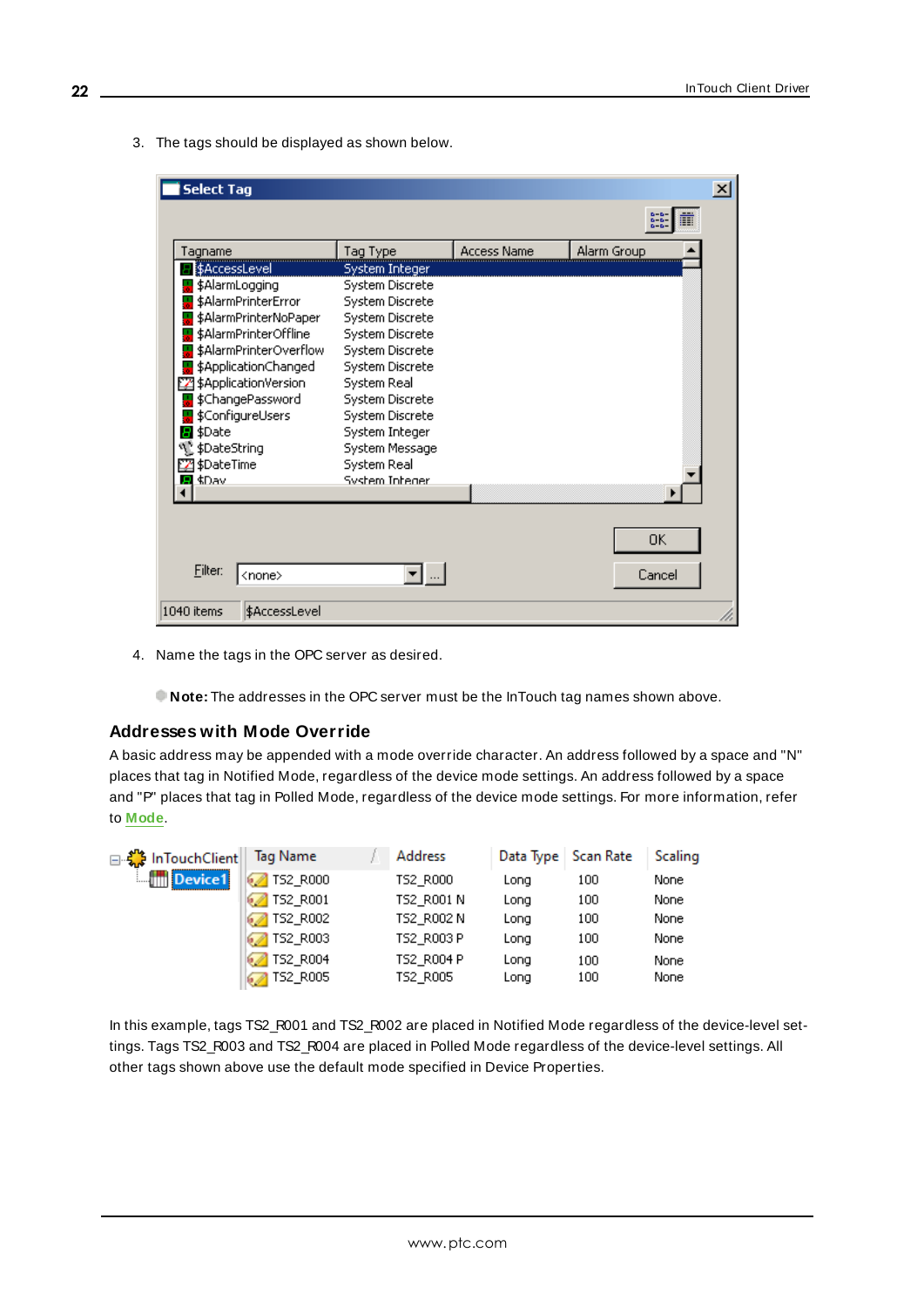# <span id="page-22-0"></span>**Error Descriptions**

The following error/warning messages may be generated. Click on the link for a description of the message.

#### **Address Validation**

**[M issing](#page-22-1) address Device address [<address>](#page-22-2) contains a syntax error Address [<address>](#page-23-0) is out of range for the specified device or register Data Type <type> is not valid for device address [<address>](#page-23-1) Device address [<address>](#page-23-2) is Read Only Array size is out of range for address [<address>](#page-23-3) Array support is not available for the specified address: [<address>](#page-24-0)**

#### **Device Status Messages**

**Device <device name> is not [responding](#page-24-1) Unable to write to [<address>](#page-24-2) on device <device name>**

## **Driver Error Messages**

**Low [resources](#page-25-0) (OSerror: <error code>) [Connection](#page-25-1) to InTouch failed. Server runtime process must be configured for interactive [mode](#page-25-1)**

## **Automatic Tag Database Generation Messages**

**Tag import failed [\(OSerror:](#page-25-2) <error code>) Tag <tag name> could not be imported due to [unresolved](#page-25-3) datatype Tag <tag name> could not be [imported](#page-26-0) due to name conflict Tag <tag name> could not be imported due to address length [limitation](#page-26-1) [Imported](#page-26-2) tag name changed from <original name> to <new name> Tag [browser](#page-26-3) error**

# <span id="page-22-1"></span>**Missing address**

**Error Type:** Warning

#### **Possible Cause:**

A tag address that has been specified statically has no length.

## **Solution:**

<span id="page-22-2"></span>Re-enter the address in the client application.

#### **Device address <address> contains a syntax error**

#### **Error Type:**

Warning

## **Possible Cause:**

A tag address that has been specified statically contains one or more invalid characters.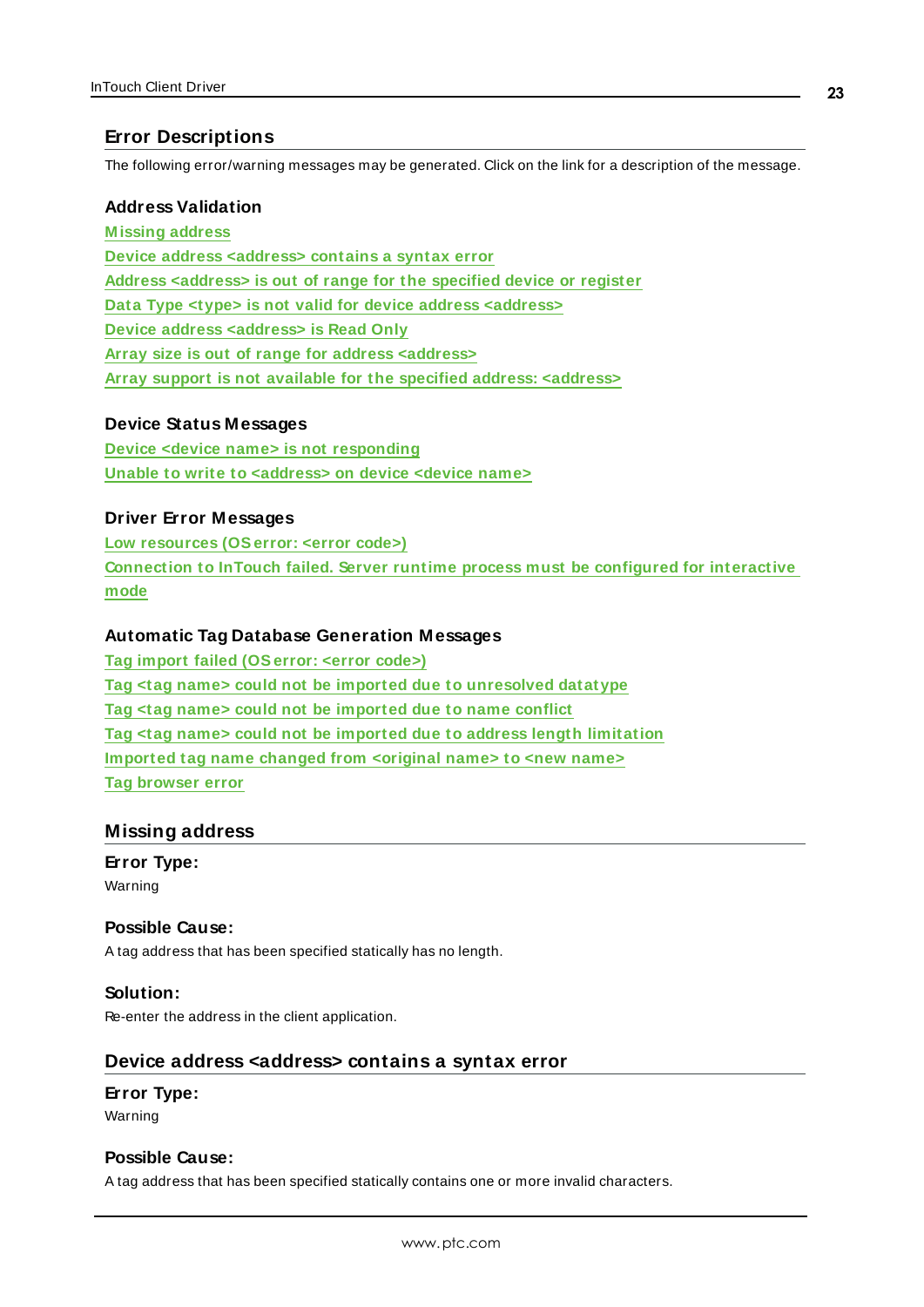## **Solution:**

<span id="page-23-0"></span>Re-enter the address in the client application.

# **Address <address> is out of range for the specified device or register**

### **Error Type:**

Warning

### **Possible Cause:**

A tag address that has been specified statically references a location that is beyond the range of supported locations for the device.

## **Solution:**

<span id="page-23-1"></span>Verify that the address is correct; if it is not, re-enter it in the client application.

# **Data Type <type> is not valid for device address <address>**

## **Error Type:**

Warning

## **Possible Cause:**

A tag address that has been specified statically has been assigned an invalid data type.

#### **Solution:**

<span id="page-23-2"></span>Modify the requested data type in the client application.

# **Device address <address> is read only**

# **Error Type:**

Warning

#### **Possible Cause:**

A tag address that has been specified statically has a requested access mode that is not compatible with what the device supports for that address.

#### **Solution:**

<span id="page-23-3"></span>Change the access mode in the client application.

# **Array size is out of range for address <address>**

#### **Error Type:**

Warning

#### **Possible Cause:**

A tag address that has been specified statically is requesting an array size that is too large for the address type or block size of the driver.

#### **Solution:**

Re-enter the address in the client application to specify a smaller value for the array or a different starting point.

**24**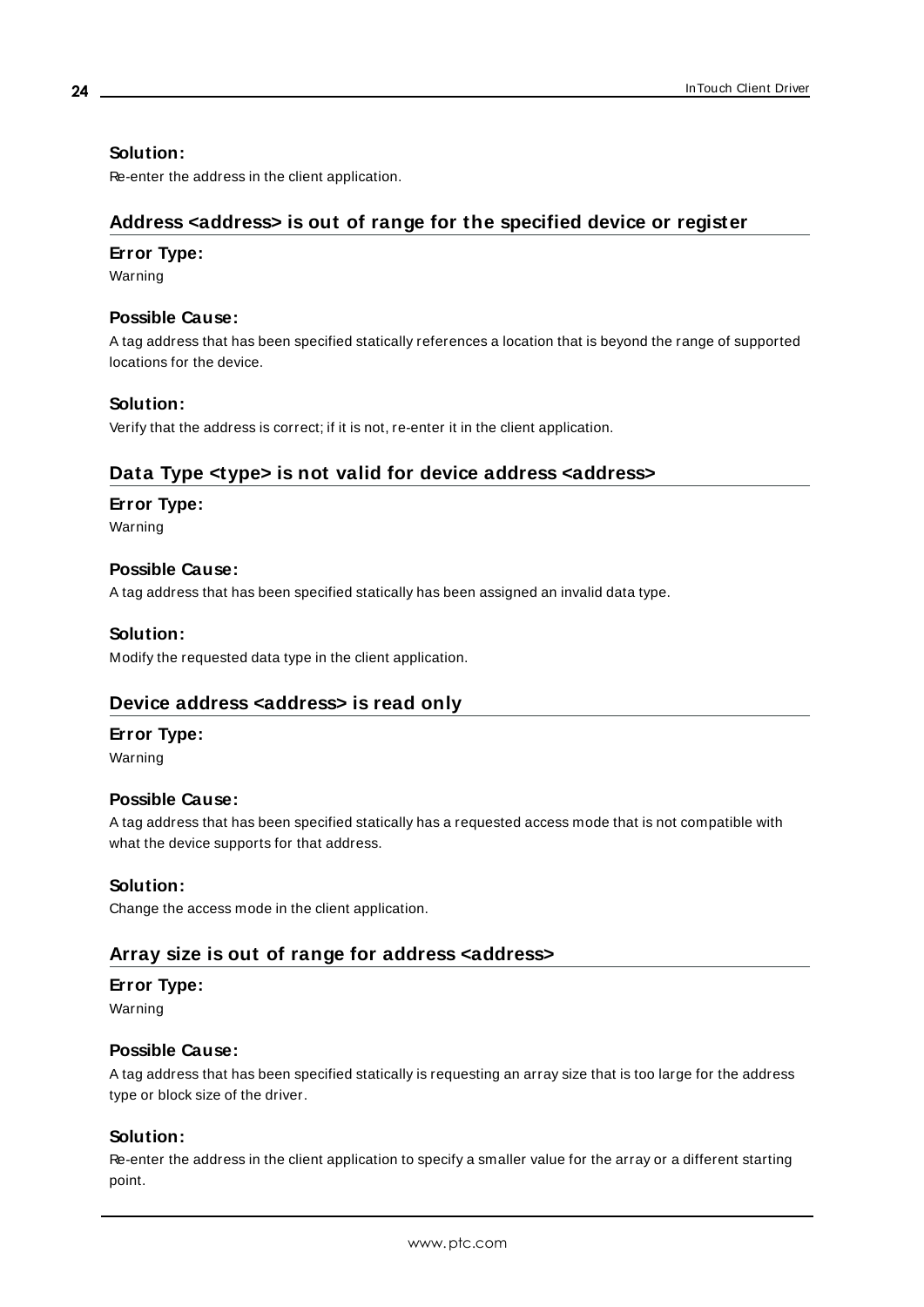# <span id="page-24-0"></span>**Array Support is not available for the specified address: <address>**

#### **Error Type:**

Warning

#### **Possible Cause:**

A tag address that has been specified statically contains an array reference for an address type that doesn't support arrays.

#### **Solution:**

<span id="page-24-1"></span>Re-enter the address in the client application to remove the array reference or correct the address type.

## **Device <Device name> is not responding**

#### **Error Type:**

Serious

#### **Possible Cause:**

- 1. InTouch WindowViewer is not running.
- 2. The system is not configured correctly.

#### **Solution:**

- 1. Verify that InTouch WindowViewer is running.
- 2. Verify that the system is configured correctly.

# **See Also:**

<span id="page-24-2"></span>**System [Configuration](#page-4-0)**

#### **Unable to write to <address> on device <device name>**

#### **Error Type:**

Serious

#### **Possible Cause:**

- 1. InTouch WindowViewer is not running.
- 2. The system is not configured correctly.

# **Solution:**

Verify that WindowViewer is running.

# **See Also:**

**System [Configuration](#page-4-0)**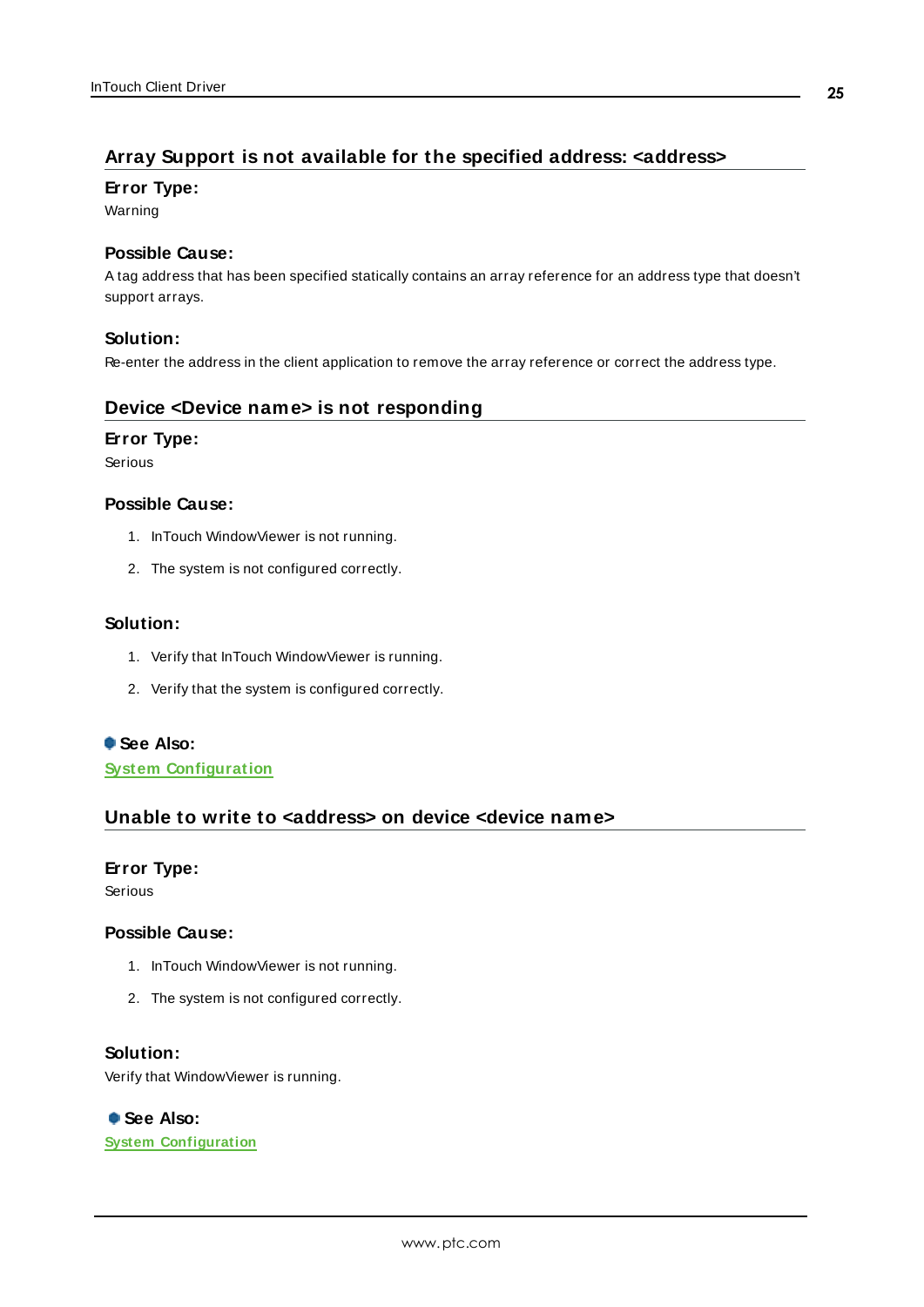## <span id="page-25-0"></span>**Low resources (OS error: <error code>)**

#### **Error Type:**

Serious

# **Possible Cause:**

The driver could not access necessary system resources.

## **Solution:**

<span id="page-25-1"></span>Shut down unnecessary applications and retry. The returned error code provides specific information.

# **Connection to InTouch failed. Server runtime process must be configured for interactive mode**

#### **Error Type:**

Fatal

#### **Possible Cause:**

The server runtime process is configured to run as a service. The inter-process communication mechanism used by this driver and InTouch requires that the server run as an interactive process.

#### **Solution:**

Use the server administration tool to configure the runtime process for interactive mode.

#### **Note:**

<span id="page-25-2"></span>For more information, refer to the OPC server's help documentation section on Runtime Process.

# **Tag import failed (OS error: <error code>)**

#### **Error Type:**

Serious

#### **Possible Cause:**

The driver could not perform tag import due to a system level error condition, such as an attempt to read a corrupted file.

#### **Solution:**

<span id="page-25-3"></span>The returned error code provides specific information.

#### **Tag <tag name> could not be imported due to unresolved datatype**

#### **Error Type:**

Warning

#### **Possible Cause:**

The data type assigned to the tag in InTouch is not compatible with any of the data types supported by the server.

#### **Solution:**

None.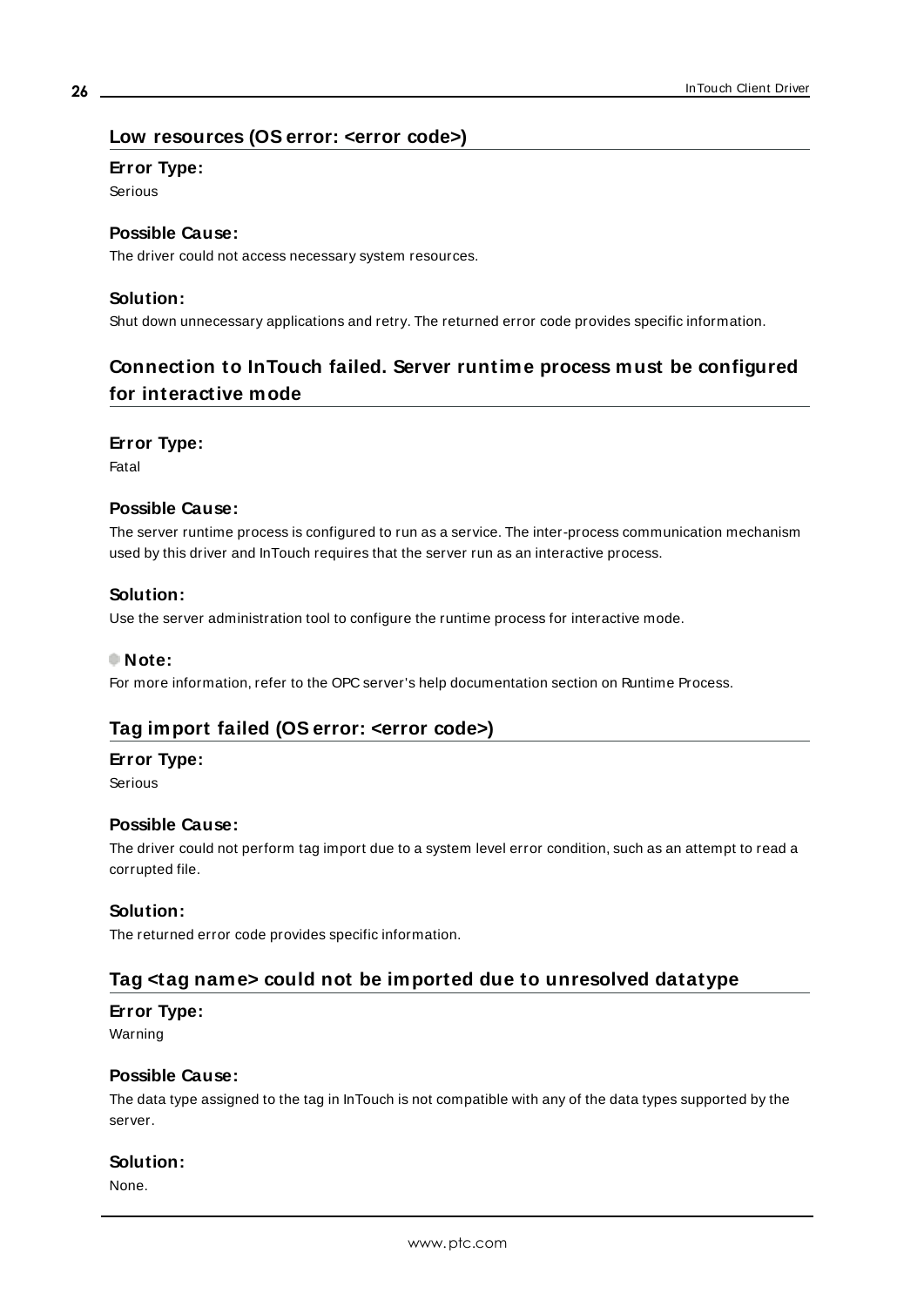# <span id="page-26-0"></span>**Tag <tag name> could not be imported due to name conflict**

## **Error Type:**

Warning

## **Possible Cause:**

The imported tag name could not be coerced into a valid server tag name.

## **Solution:**

- 1. Rename the tag in InTouch if possible.
- 2. Define the tag in the OPC server manually.

# <span id="page-26-1"></span>**Tag <tag name> could not be imported due to address length limitation**

#### **Error Type:**

Warning

# **Possible Cause:**

The server limits the address length to 128 characters. InTouch tag names are used as the address, and therefore must not exceed this limit.

## **Solution:**

This error is not expected with the present version of InTouch, 7.1, where names are limited to 32 characters. If this error occurs with later version of InTouch, rename the tag in InTouch if possible.

# <span id="page-26-2"></span>**Imported tag name changed from <original name> to <new name>**

#### **Error Type:**

Warning

#### **Possible Cause:**

The InTouch tag name is not a valid OPC server tag name.

#### **Solution:**

<span id="page-26-3"></span>The driver automatically modifies the name to make it compatible with the OPC server.

# **Tag browser error**

# **Error Type:**

Warning

#### **Possible Cause:**

The driver's InTouch tag browser utility failed.

#### **Solution:**

Reinstall the driver to ensure that all necessary components are properly installed.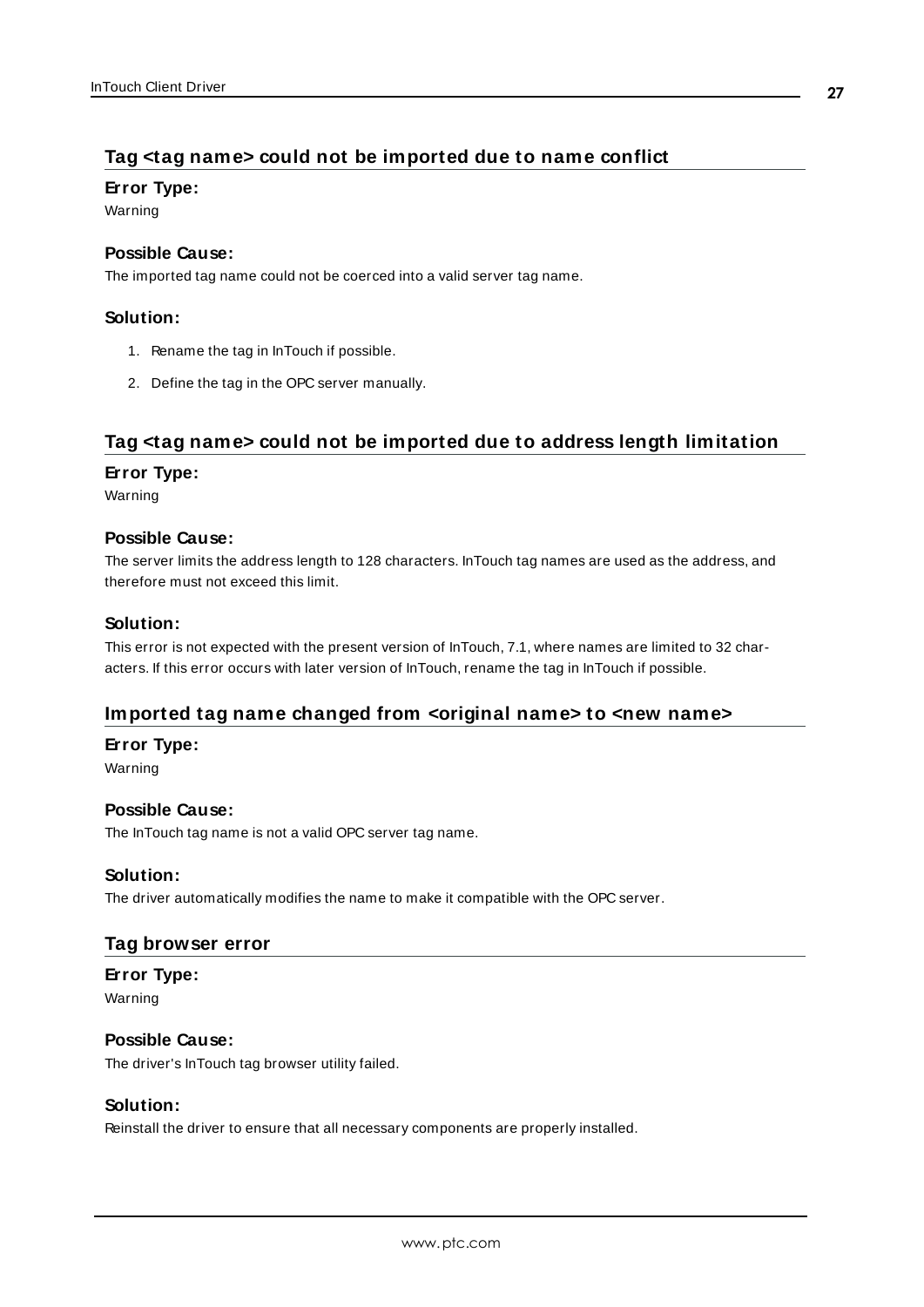# <span id="page-27-0"></span>Index

# **A**

Address <address> is out of range for the specified device or register [24](#page-23-0) Address Descriptions [21](#page-20-0) Allow Sub Groups [12](#page-11-0) Array size is out of range for address <address> [24](#page-23-3) Array support is not available for the specified address [25](#page-24-0) ASCII string [20](#page-19-1) Automatic Tag Database Generation [18](#page-17-0)

# **B**

BCD [20](#page-19-2) Boolean [20](#page-19-3)

# **C**

Channel Assignment [9](#page-8-1) Connection to InTouch failed. Server runtime process must be configured for interactive mode [26](#page-25-1) Create [12](#page-11-1)

# **D**

Data Collection [9](#page-8-2) Data Type <type> is not valid for device address <address> [24](#page-23-1) Data Types Description [20](#page-19-0) Delete [12](#page-11-2) Device <device name> is not responding [25](#page-24-1) Device address <address> contains a syntax error [23](#page-22-2) Device address <address> is read only [24](#page-23-2) Device Properties — Tag Generation [11](#page-10-0) Do Not Scan, Demand Poll Only [10](#page-9-1) Driver [9](#page-8-3) DWord [20](#page-19-4)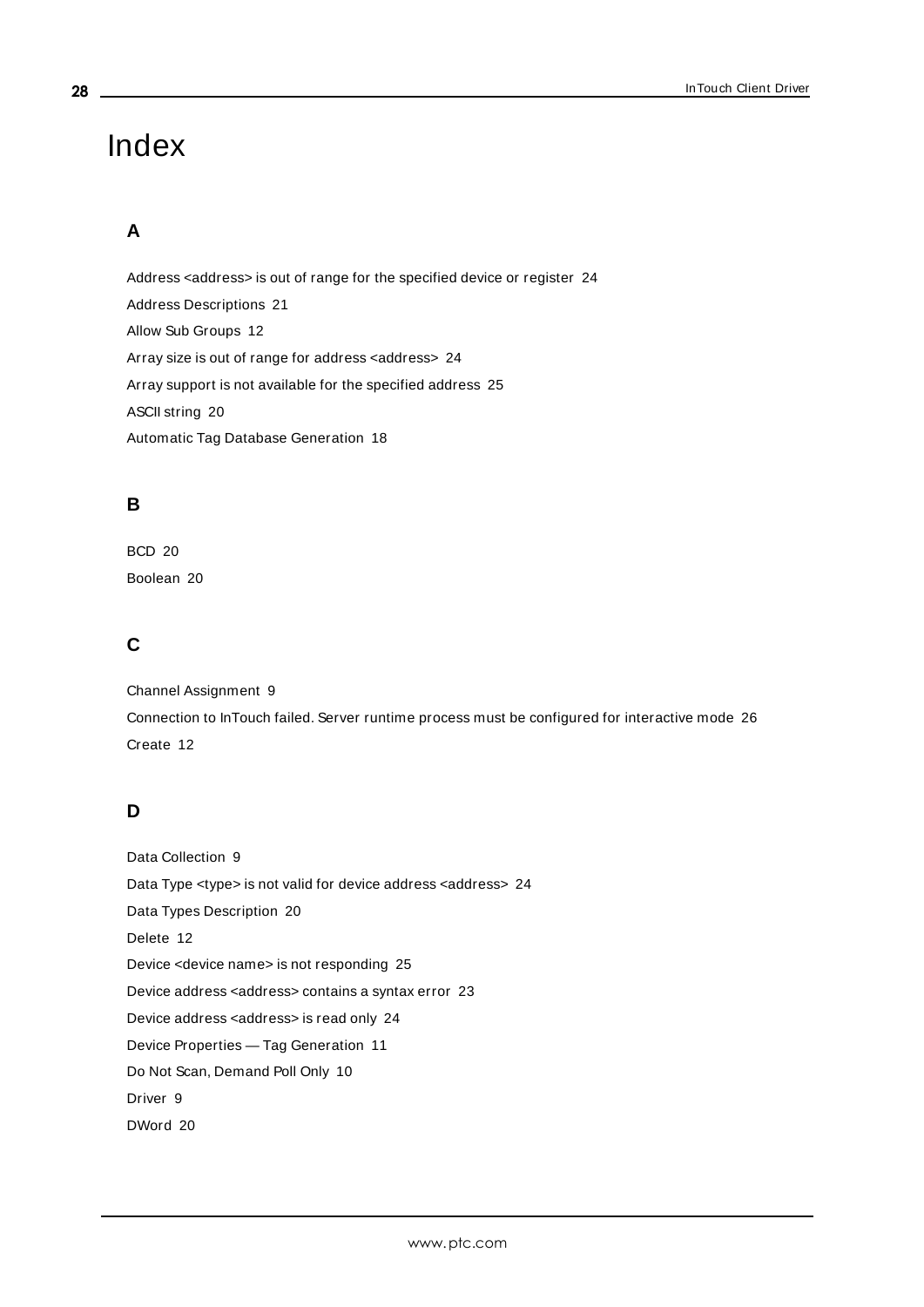# **E**

Error Descriptions [23](#page-22-0) External Dependencies [4](#page-3-2)

# **F**

Float [20](#page-19-5)

# **G**

General [8](#page-7-1) Generate [11](#page-10-1)

# **I**

# ID [9](#page-8-4)

Identification [8](#page-7-1) Imported tag name changed from <original name> to <new name> [27](#page-26-2) Initial Updates from Cache [10](#page-9-2)

# **L**

LBCD [20](#page-19-6) Long [20](#page-19-7) Low resources (OSerror: <error code>) [26](#page-25-0)

# **M**

Missing address [23](#page-22-1) Mode [17](#page-16-0) Model [9](#page-8-5)

# **N**

Name [8](#page-7-2)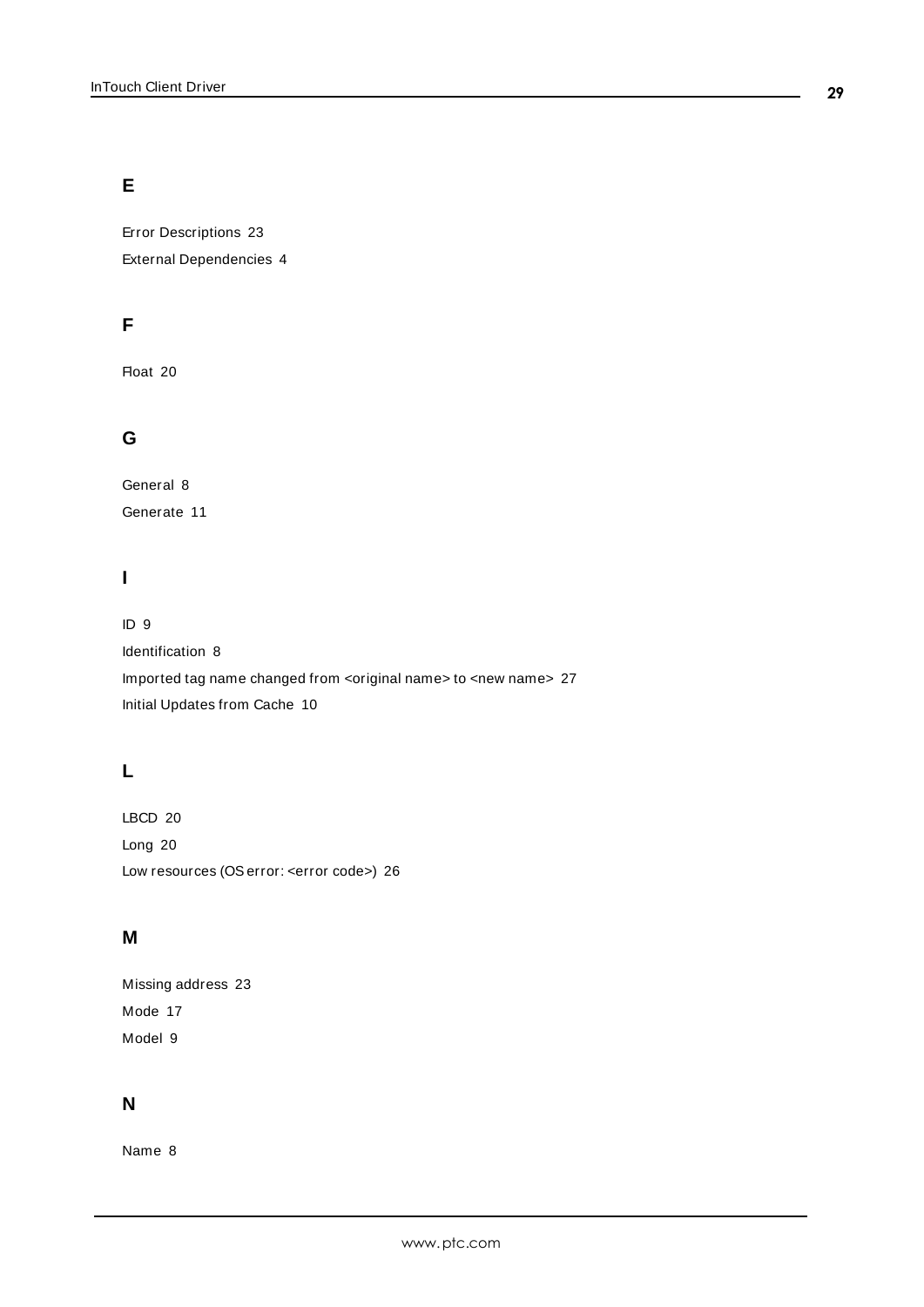# **O**

On Device Startup [11](#page-10-2) On Duplicate Tag [12](#page-11-3) On Property Change [11](#page-10-3) Operating Mode [9](#page-8-0) Optimizing InTouch Client Driver Communications [19](#page-18-0) Overview [4](#page-3-1) Overwrite [12](#page-11-4)

# **P**

Parent Group [12](#page-11-5)

# **R**

Respect Tag-Specified Scan Rate [10](#page-9-3)

# **S**

Scan Mode [10](#page-9-4) Setup [5](#page-4-1) Short [20](#page-19-8) Simulated [10](#page-9-5) System Configuration [5](#page-4-0) System Path [5](#page-4-2)

# **T**

Tag <tag name> could not be imported due to address length limitation [27](#page-26-1) Tag <tag name> could not be imported due to name conflict [27](#page-26-0) Tag <tag name> could not be imported due to unresolved datatype [26](#page-25-3) Tag browser error [27](#page-26-3) Tag Generation [11](#page-10-0) Tag import failed (OSerror: <error code>) [26](#page-25-2) Tag Import Settings [13](#page-12-0)